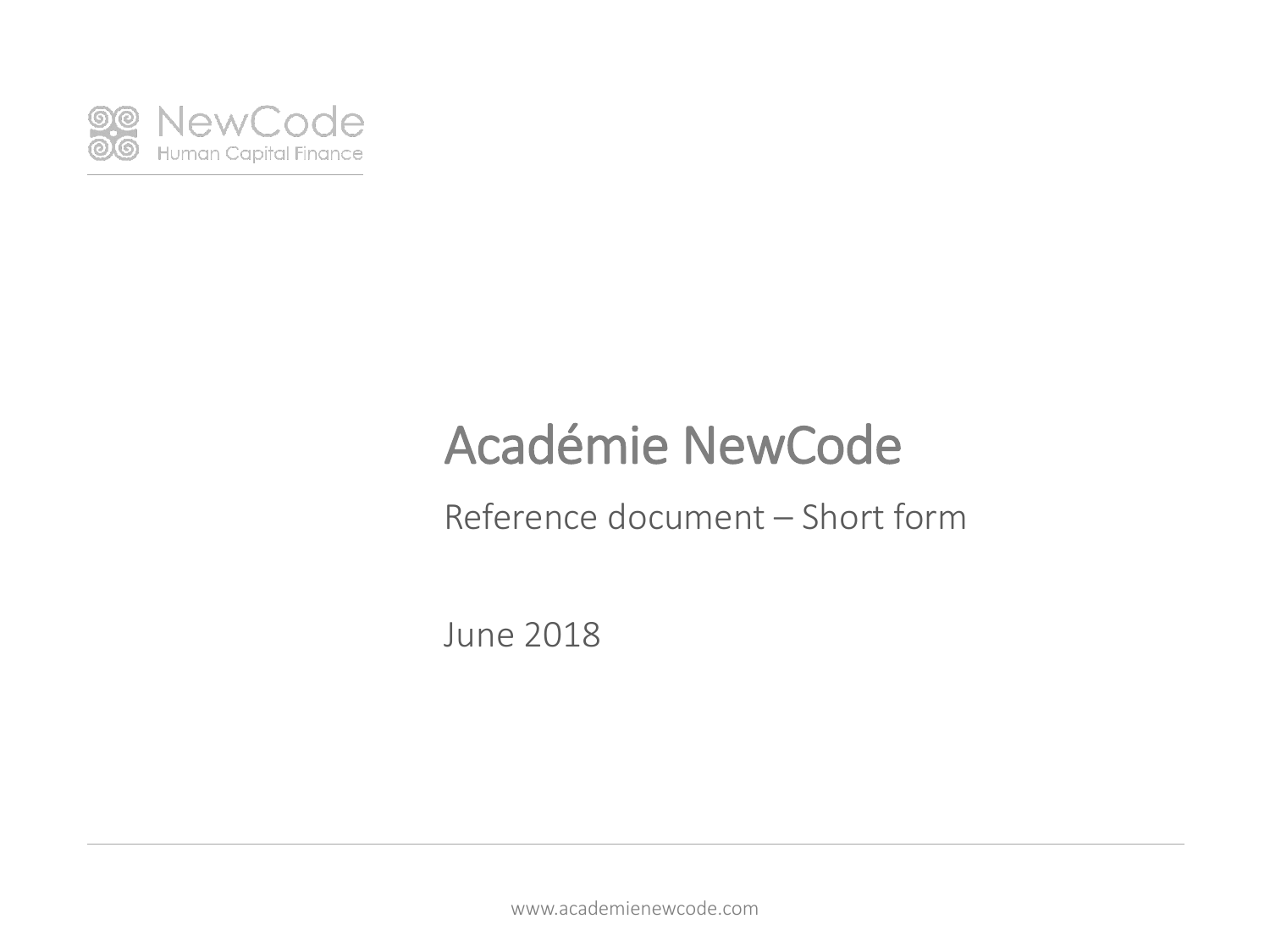# Index

|        | <b>Summary</b>               | p <sub>3</sub> |
|--------|------------------------------|----------------|
|        | • The Vision                 | p <sub>4</sub> |
|        | $E$ Ethics                   | p8             |
| $\Box$ | NewCode Enterprise System    | p 9            |
|        | • Consensual Enterprise Plan | p 14           |
|        | ■ Value Sharing              | p 17           |
|        | • Capital Structure          | p 22           |
|        | • Governance                 | p 27           |
|        | Académie NewCode             | p 31           |
|        | ■ Case study                 | p 35           |

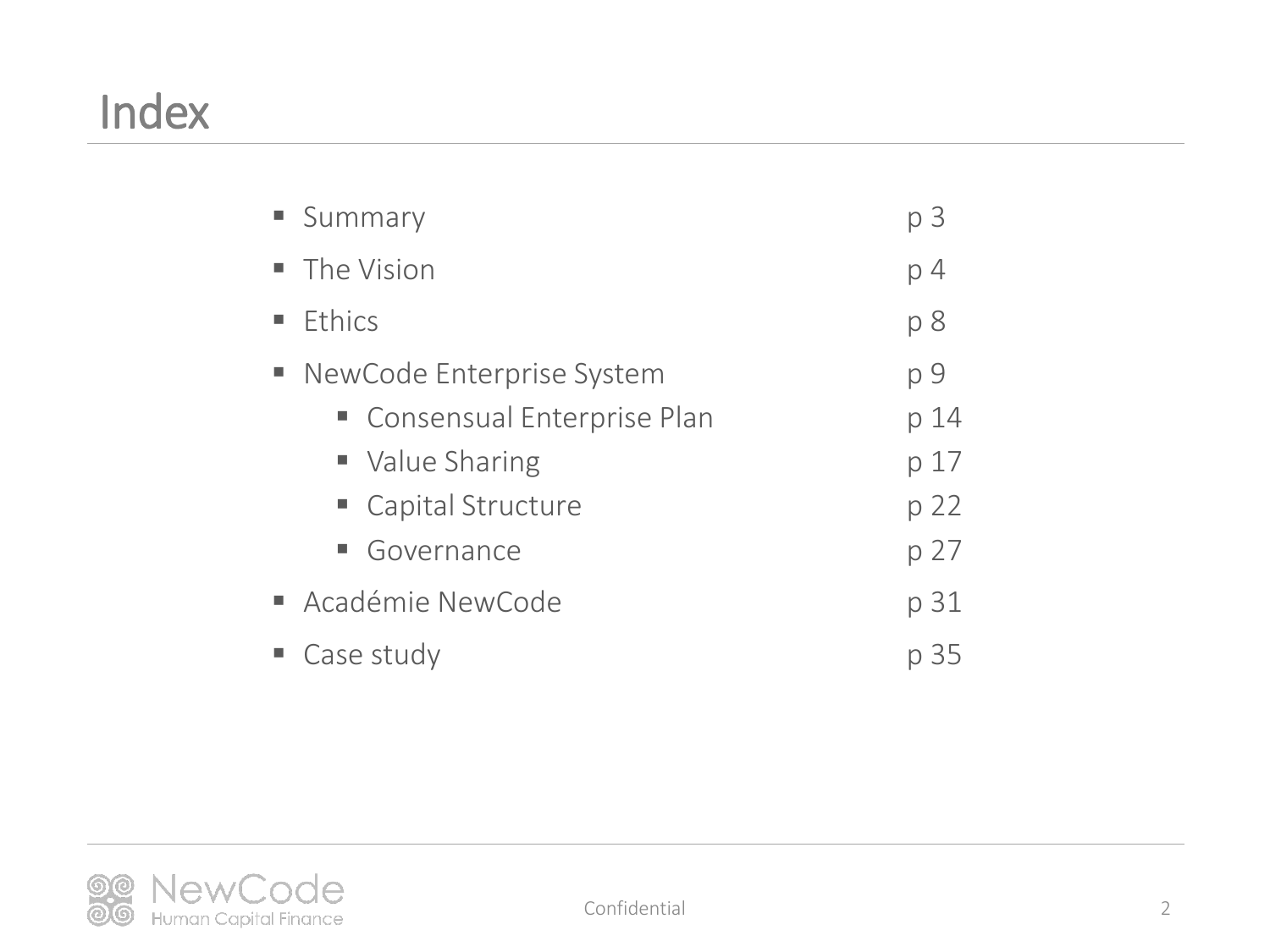# **Summary**

NewCode proposes a new framework for the interaction of human and financial capital within the enterprise system, with a focus on strategic and business planning, capital structuring, management and employees motivation, value sharing, and governance.

It re-prioritizes the human capital dimension, while respecting investors and making the best of the existing capital market infrastructure, in the interest of the enterprise.

NewCode is developed and maintained by Académie NewCode, a non for profit organization comprising individuals and experiences from all areas relevant to NewCode.

It is immediately implementable in modern economies.

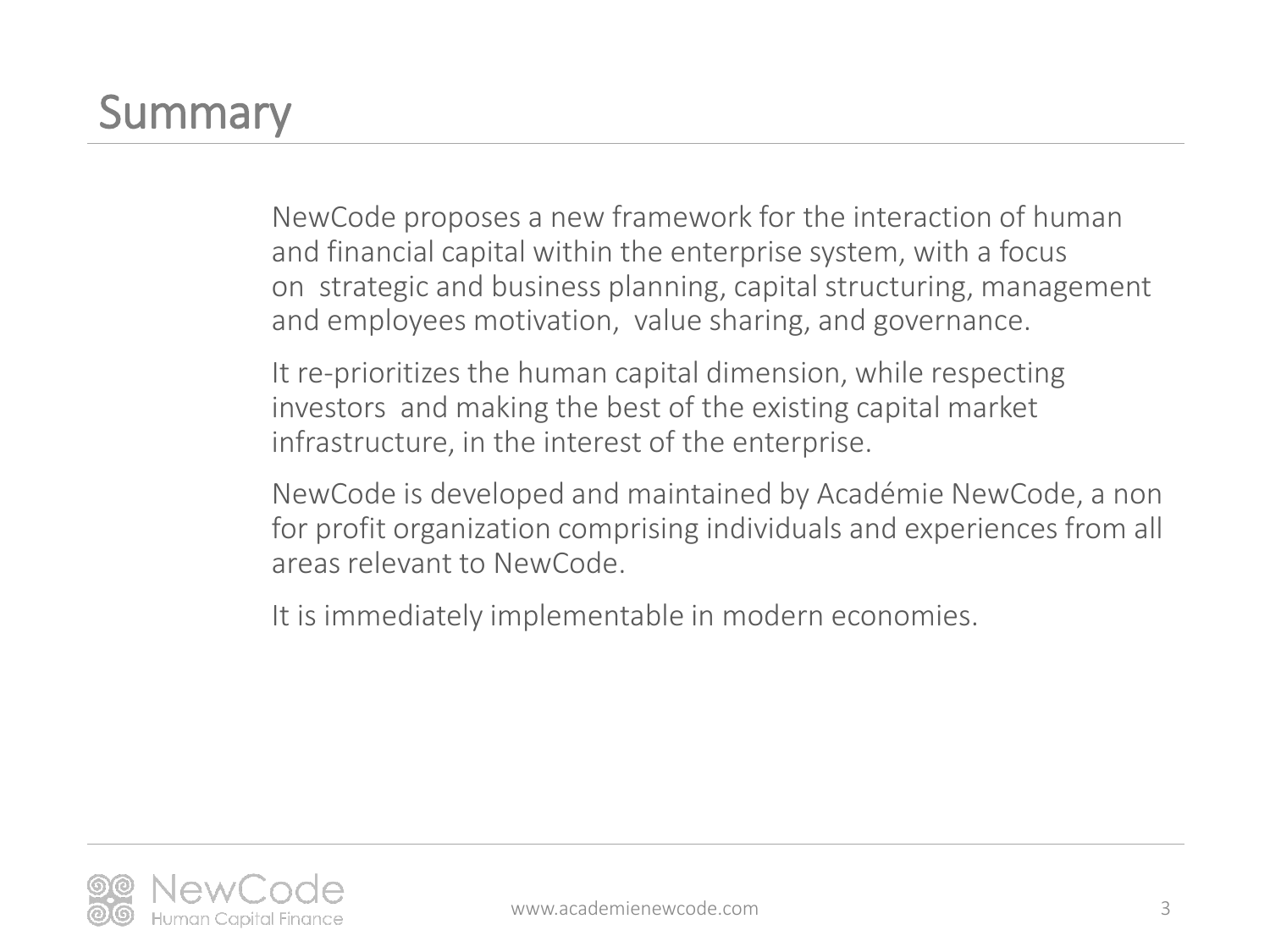# The Vision (1)

NewCode Vision is the reversal of the relationship between the enterprise and the equity layer of its capital structure.

NewCode will empower the enterprise to control the cost of this layer through a contractual arrangement (fixed return + a share in the upside), as opposed to being entirely geared towards maximising that cost, as is the case in the current system.

Conversely investors will benefit from a lower risk profile than previous equity owner, thanks to a direct and credible commitment from human capital to protect the contractual return.

This will open the way for completely re-designed governance, human capital motivation and use of capital markets.

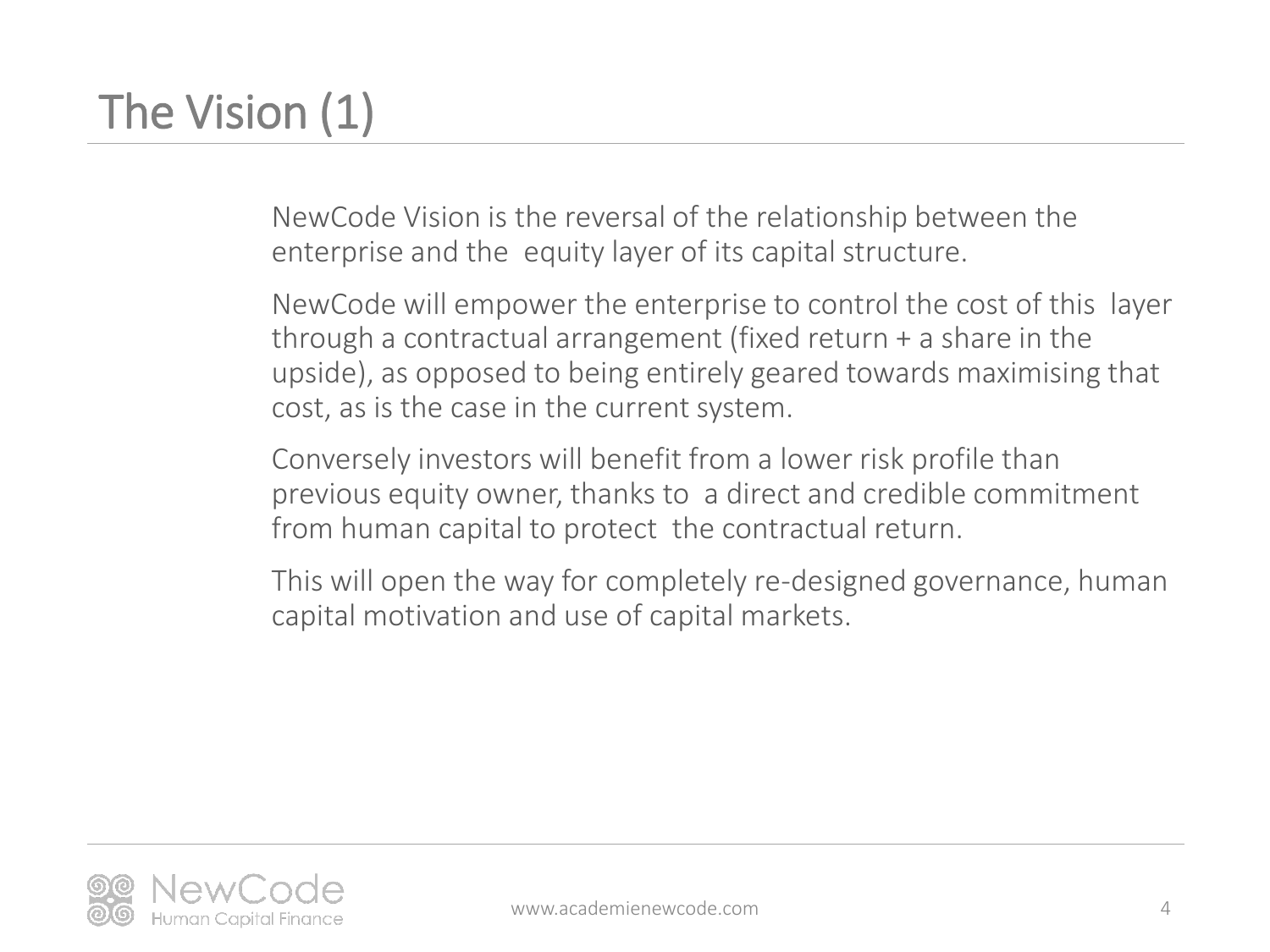### The Vision (2) NewCode virtuous circle



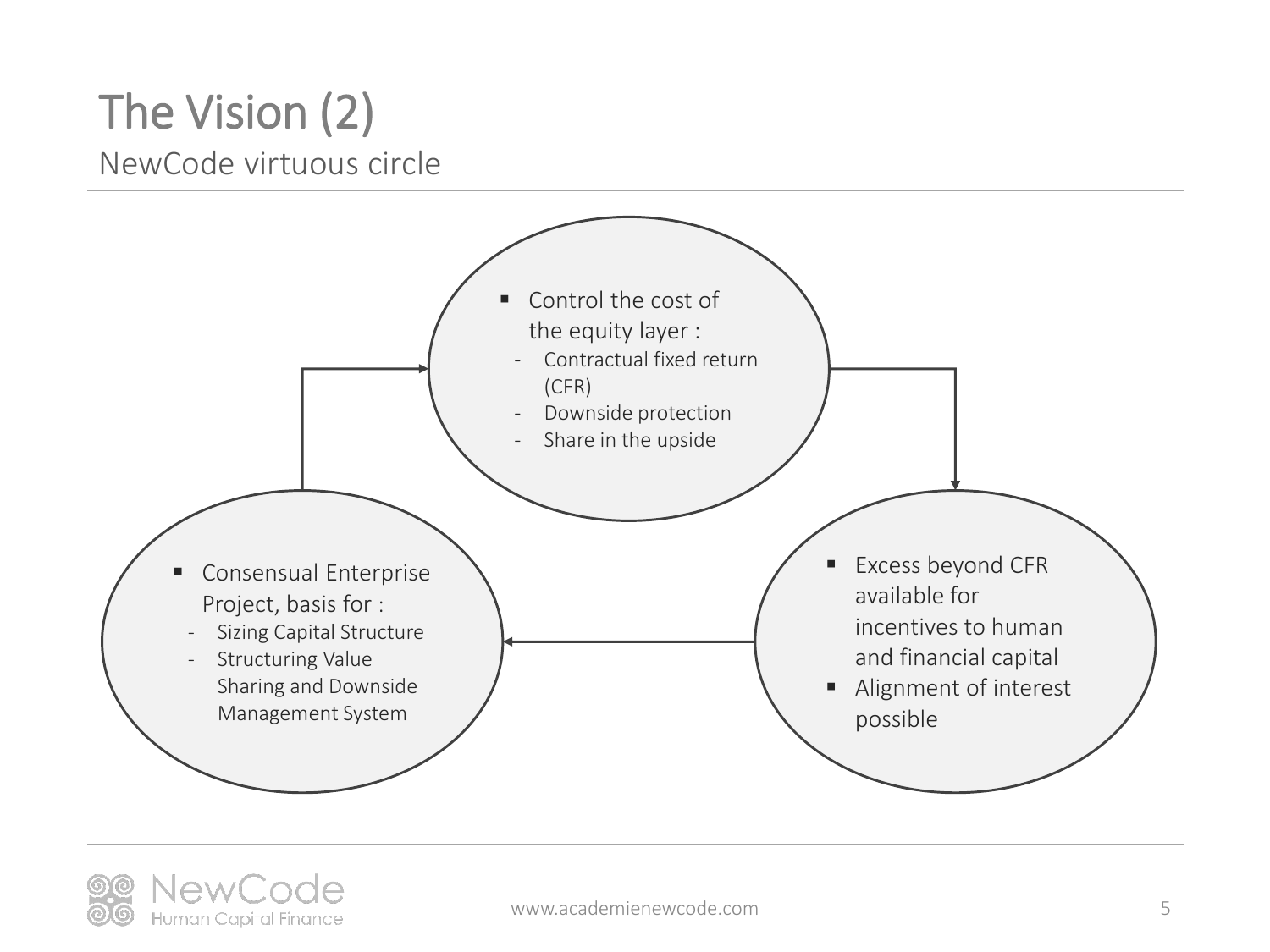### The Vision (3) Benefits

- Governance will be freed up from its objective to maximize shareholders value and can be truly dedicated to the long term interest of the enterprise.
- Interest of financial and human capital will be aligned through structured value sharing agreements whereby no party can win at the expense of the other.
- Within human capital, the interest of management and employees will be aligned through sounder incentive schemes, with operational efficiency and market success as sole drivers.
- Challenging market situations will be better and faster addressed, with better balanced and more consensual pain sharing mechanisms.

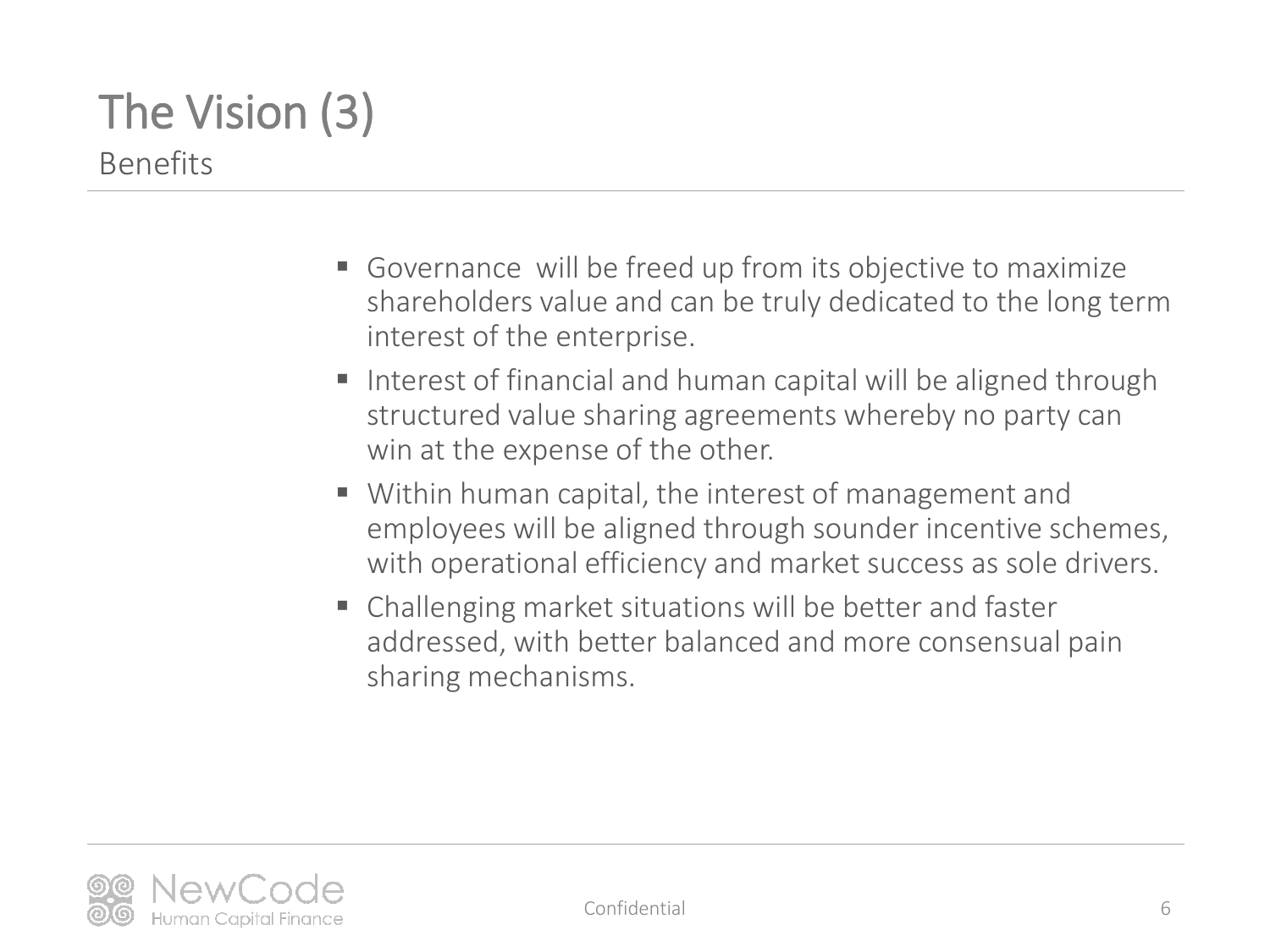# The Vision (4)

From the company's point of view, aligning interests creates the conditions for a sustainable commitment by employees, guaranteeing a potentially high increase in operational efficiency:

- The intelligence of "the doers" is mobilized because they know they will be the first to benefit from the results of their efforts and initiatives,
- This alignment leads to improved health and safety, less absenteeism and a drive towards further gains.

From a human capital standpoint, NewCode will improve motivation and well being at work, and set the grounds for the enterprise to perform better on its markets.

From a capital markets standpoint, NewCode will create a new asset class, with an intermediate and attractive risk/reward profile, and high social and political acceptance.

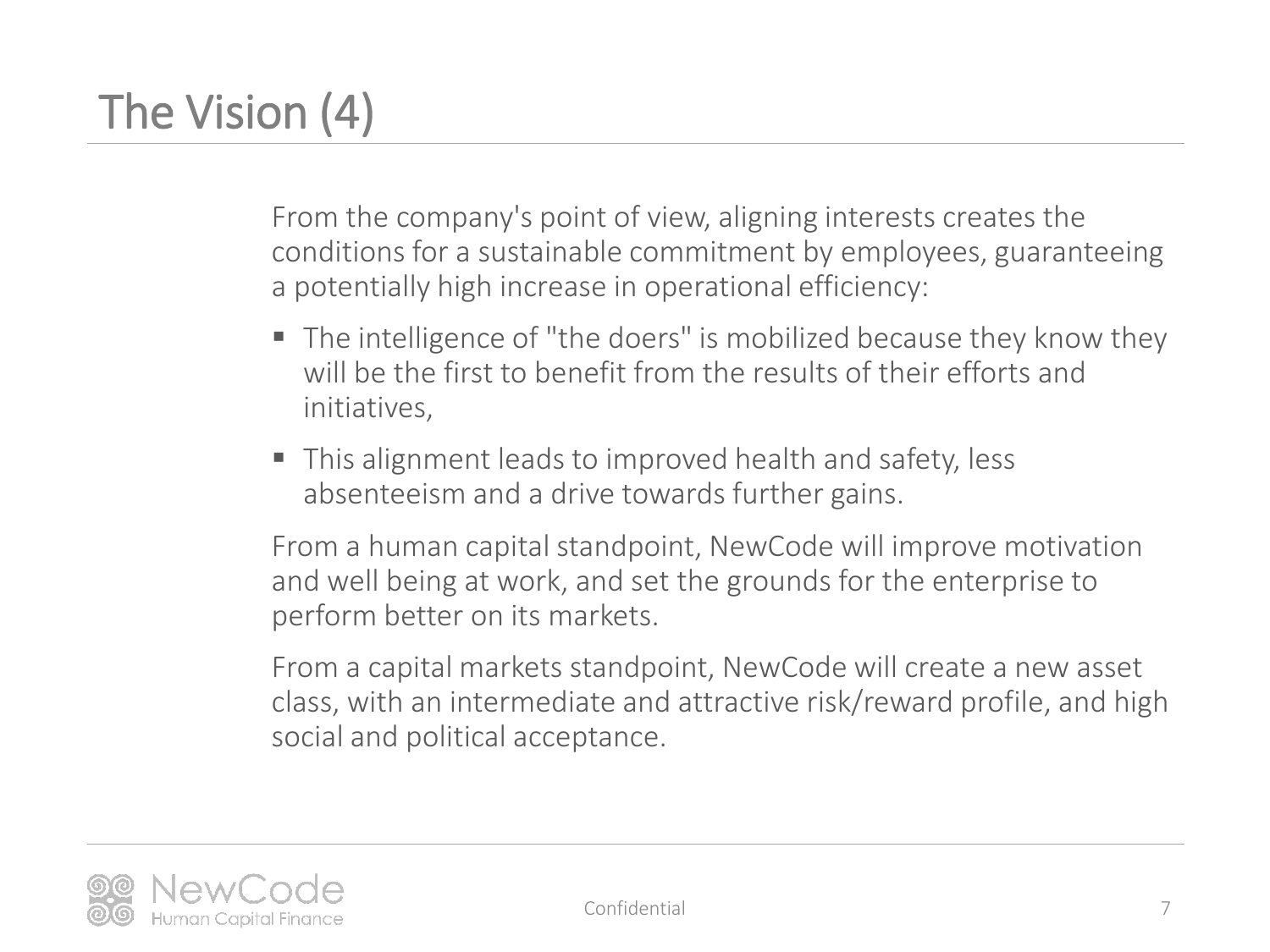## **Ethics**

NewCode is a civilized and consensus driven initiative to transform and improve the way financial and human capital interact within the enterprise system, and how the enterprise in turn interacts with the capital markets.

Key benefit expected from NewCode is that businesses operating under this system will be more efficient, and therefore for a given set of human and financial capital, value generation will increase, to the benefit of all stakeholders.

NewCode ambition is to overtime significantly impact the economy, and positively contribute to important matters such as employment, well-being at work, operational efficiency, and purchasing power. Any person involved in the implementation of a NewCode transformation should have in mind the collective interest of having these transformation take place in a consensual and civilized way.

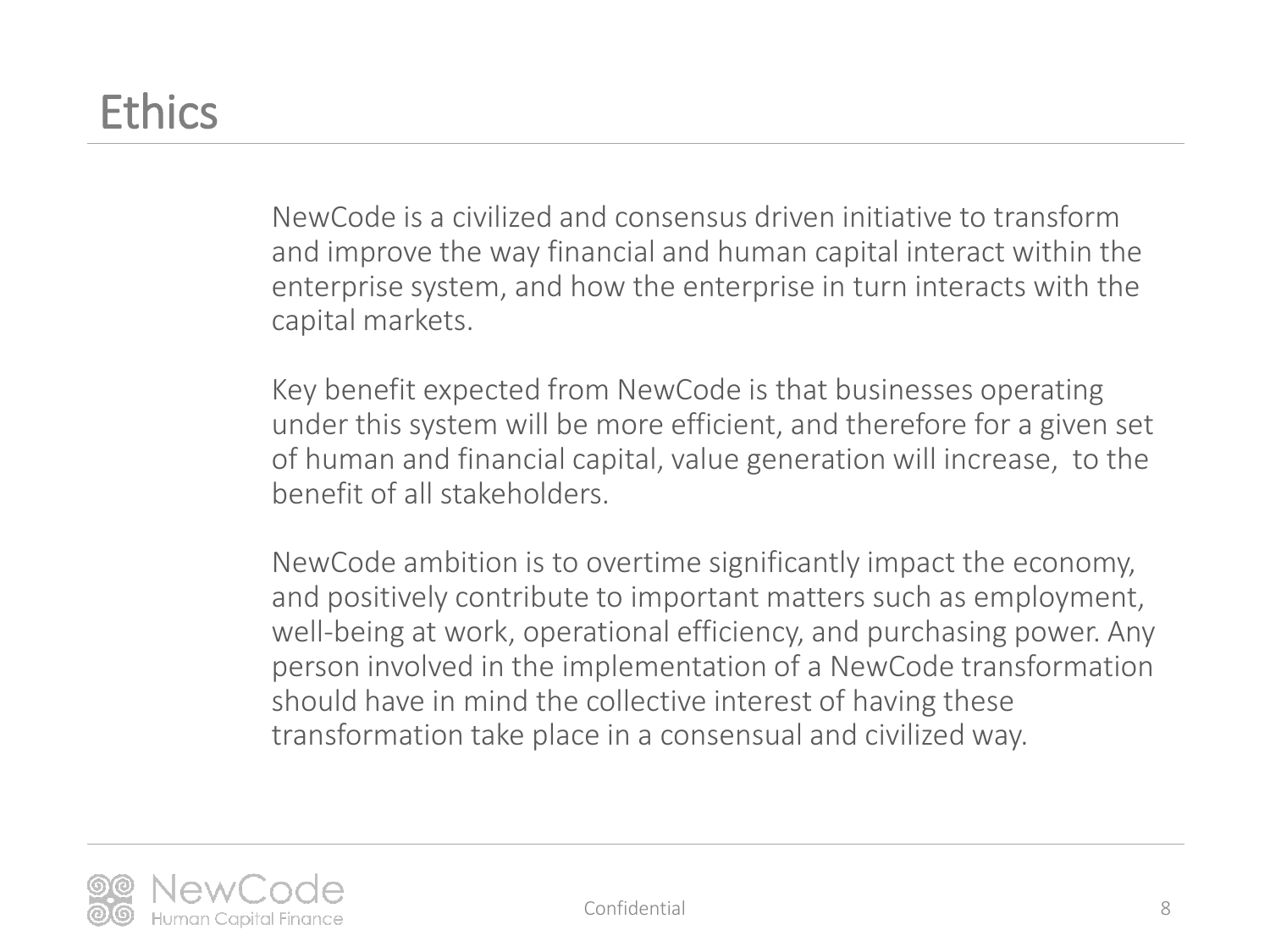

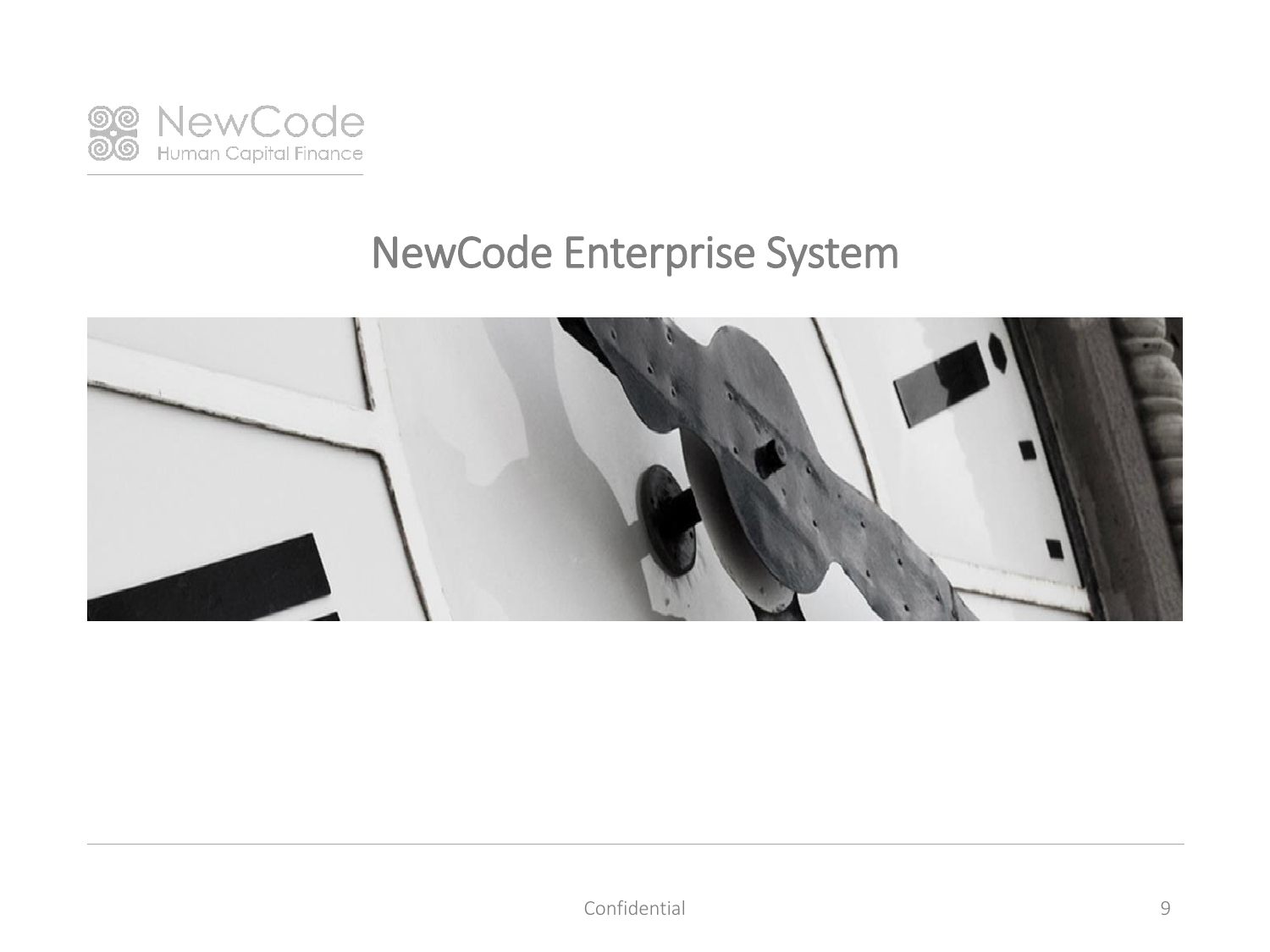NewCode Enterprise System (NES) includes four components which, taken together, make up the framework for interactions between the company, human capital and financial capital.

It is enshrined in an Enterprise Agreement which commits the stakeholders:

- The business
- $\blacksquare$  Investor(s)
- Staff representatives
- Management team

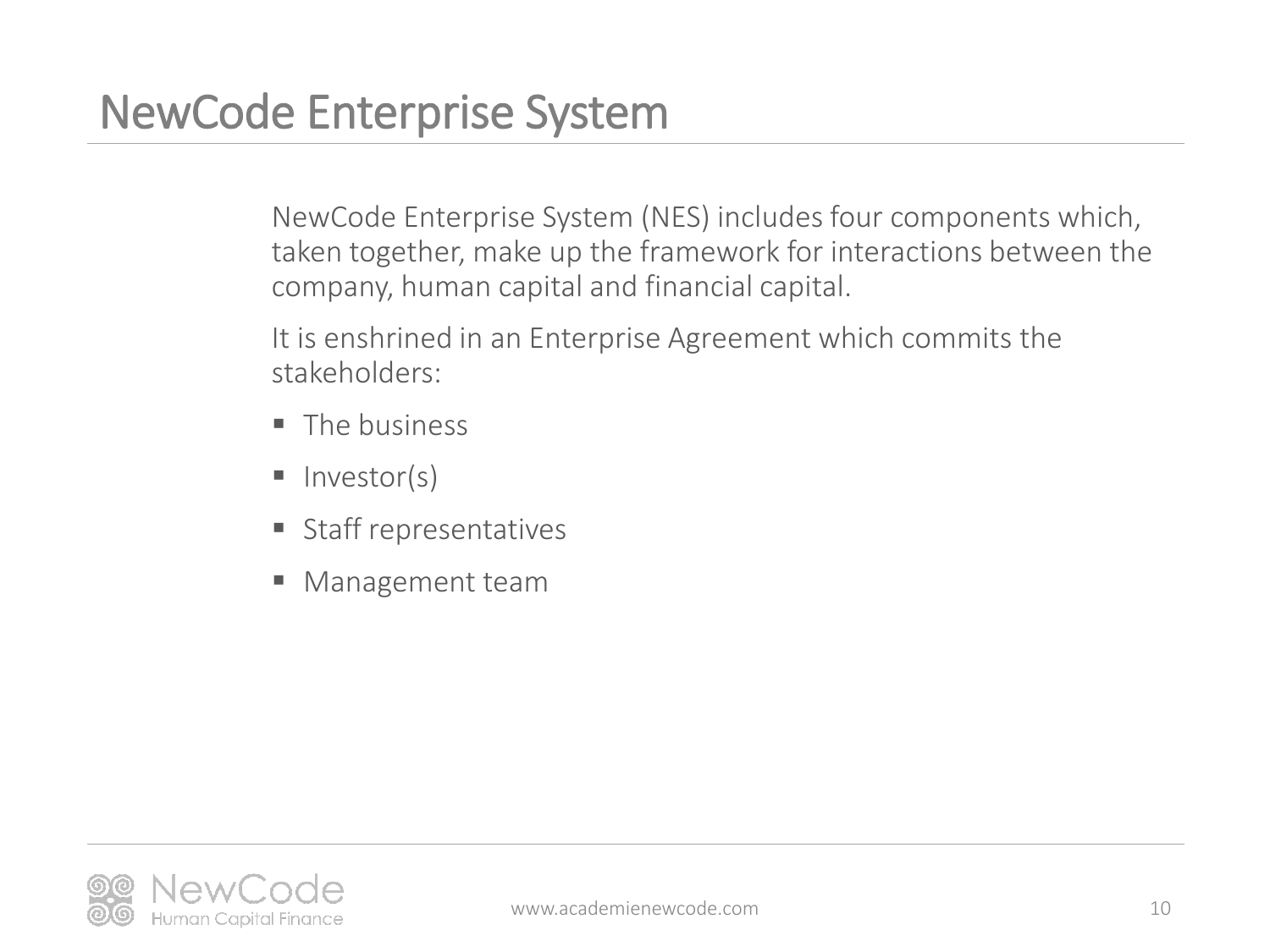#### 4 components



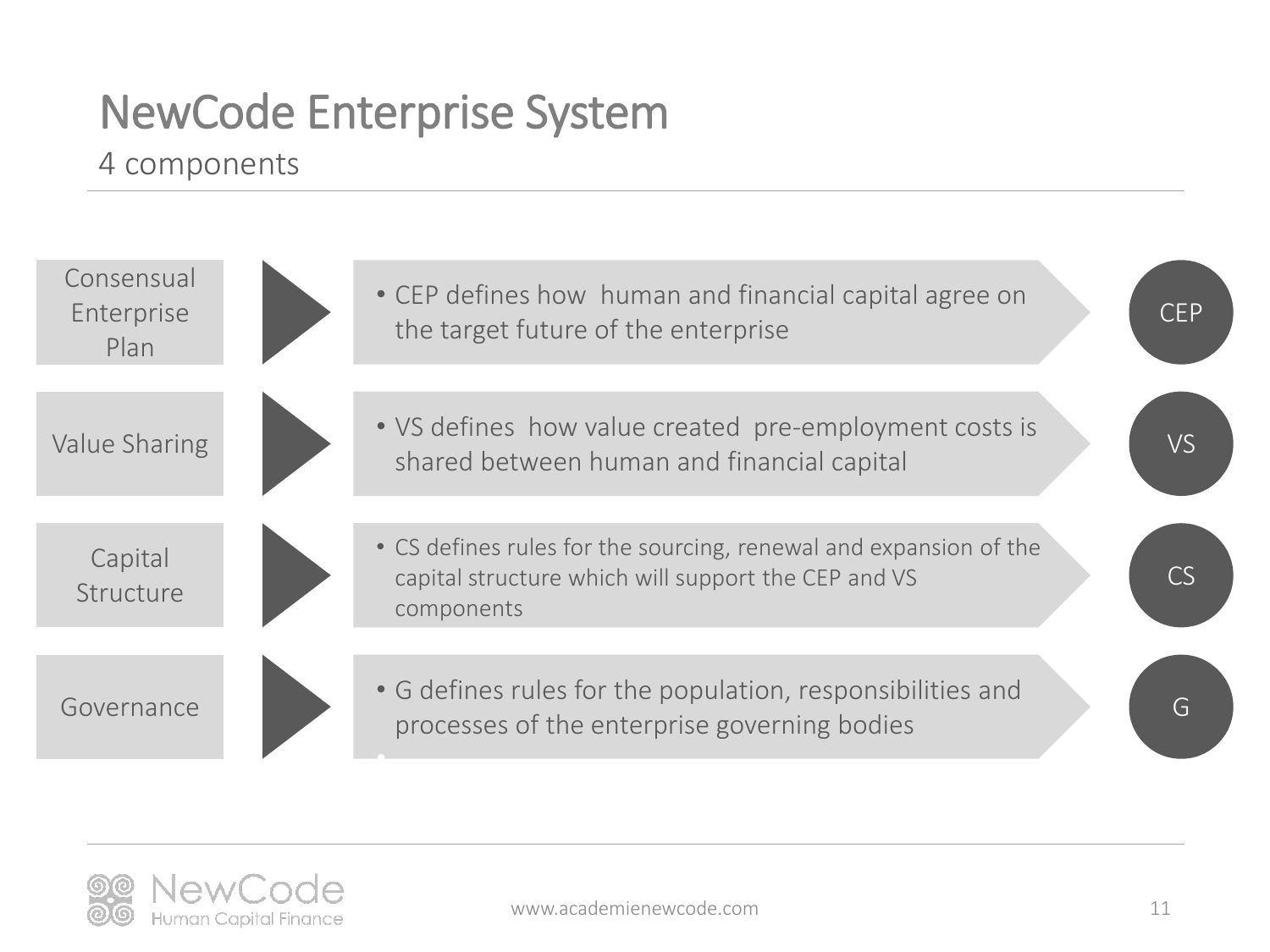| <b>Function</b>                                          | Responsibility                                                                      |
|----------------------------------------------------------|-------------------------------------------------------------------------------------|
| Appointment/removal of management                        | Governance                                                                          |
| Framework for CEP consensus                              | Governance                                                                          |
| CEP design                                               | Management                                                                          |
| CEP negotiation                                          | Management, Employee representatives and, whenever<br>necessary, investor(s).       |
| Consensus on a bankable CEP and on CEP                   | Governance, by making the most of the capital available<br>on the financial markets |
| Sizing, structuring and sourcing of Capital<br>Structure | Governance, investors                                                               |
| <b>CEP</b> execution                                     | Management                                                                          |
| Supervision of CEP execution                             | Governance                                                                          |

Note: if NewCode is being set up for the first time, the terms Governance, Management, etc. refer to the "incoming" entities

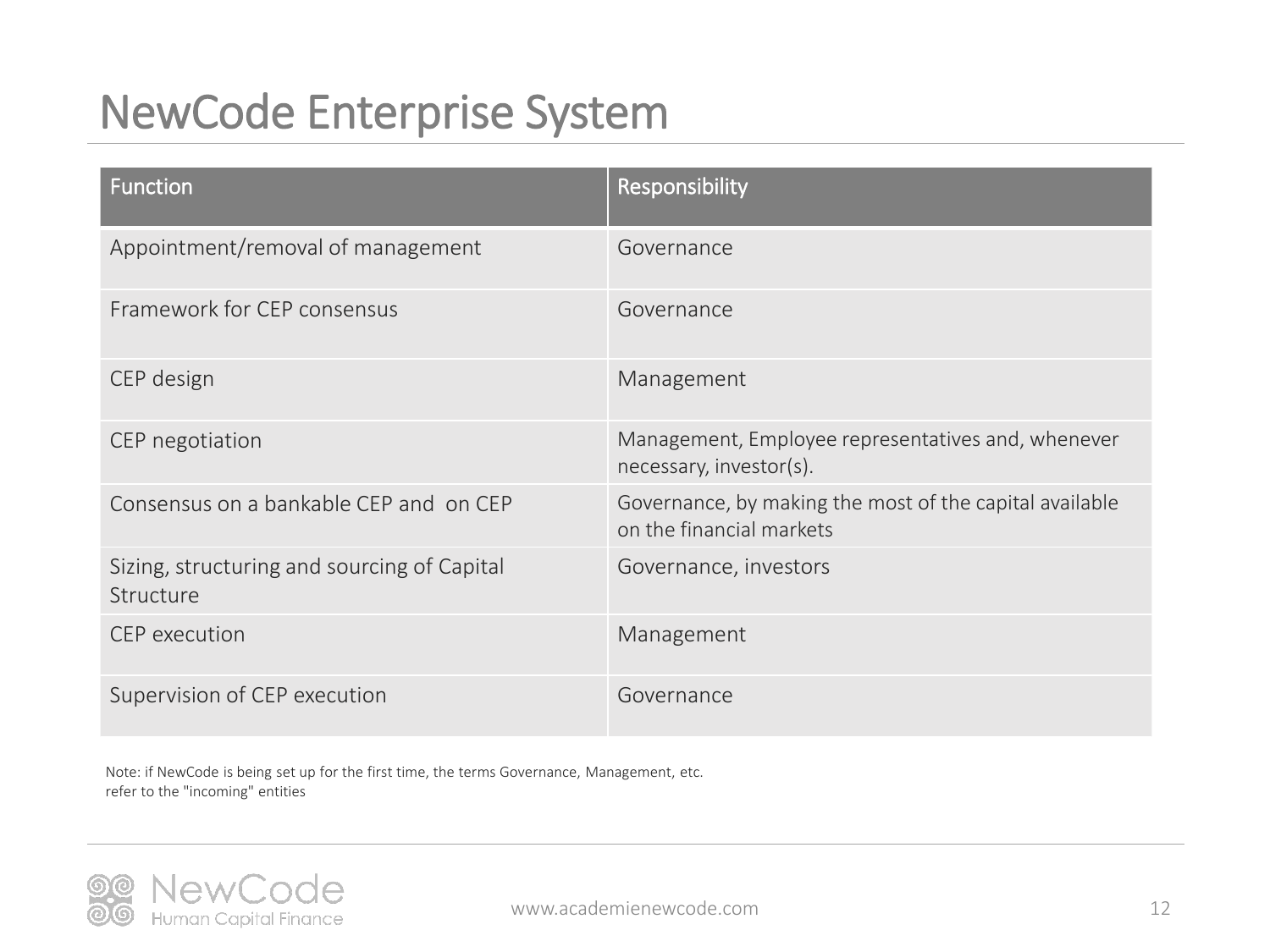

Human Capital Finance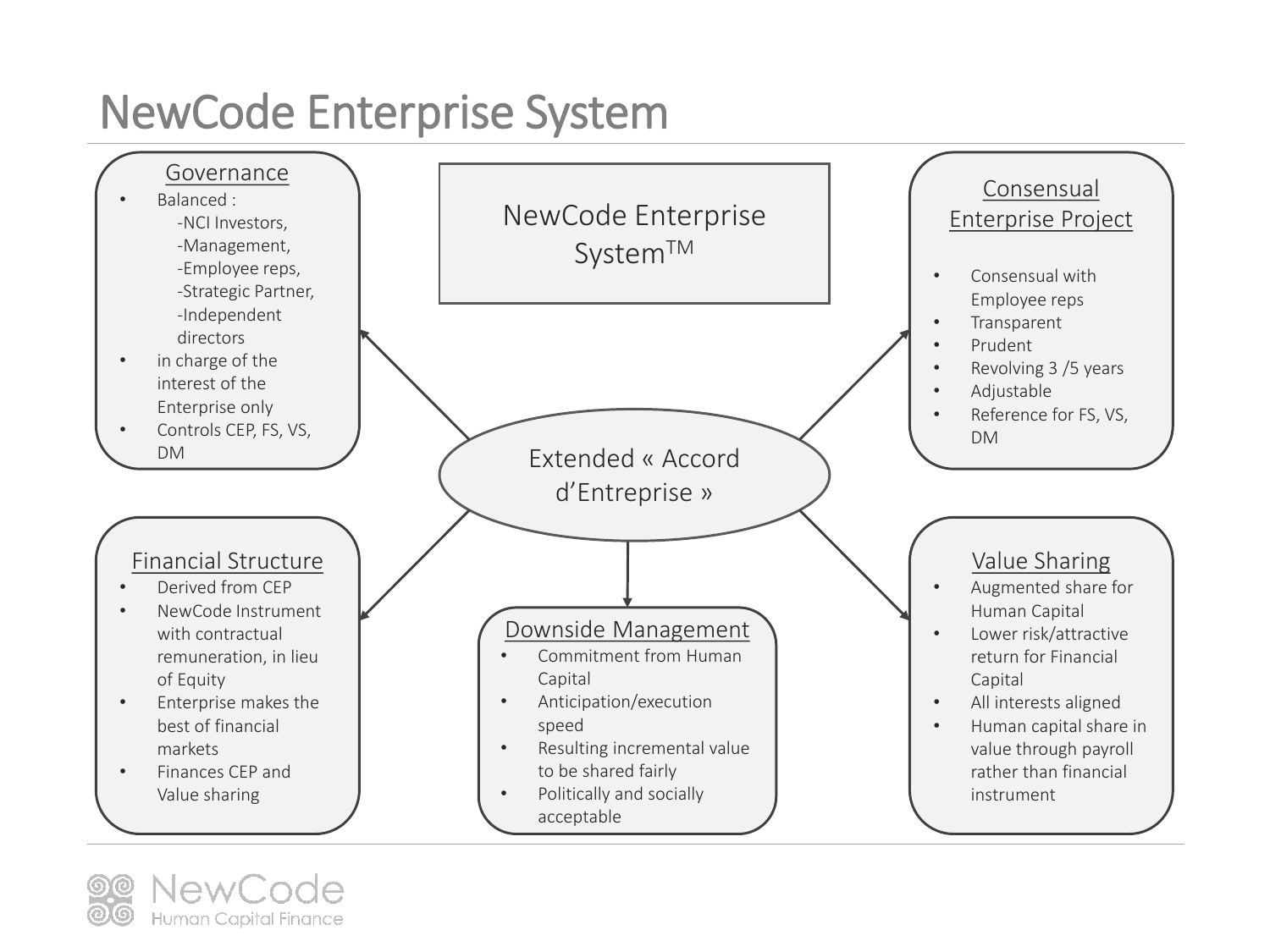Consensual Enterprise Project (CEP)



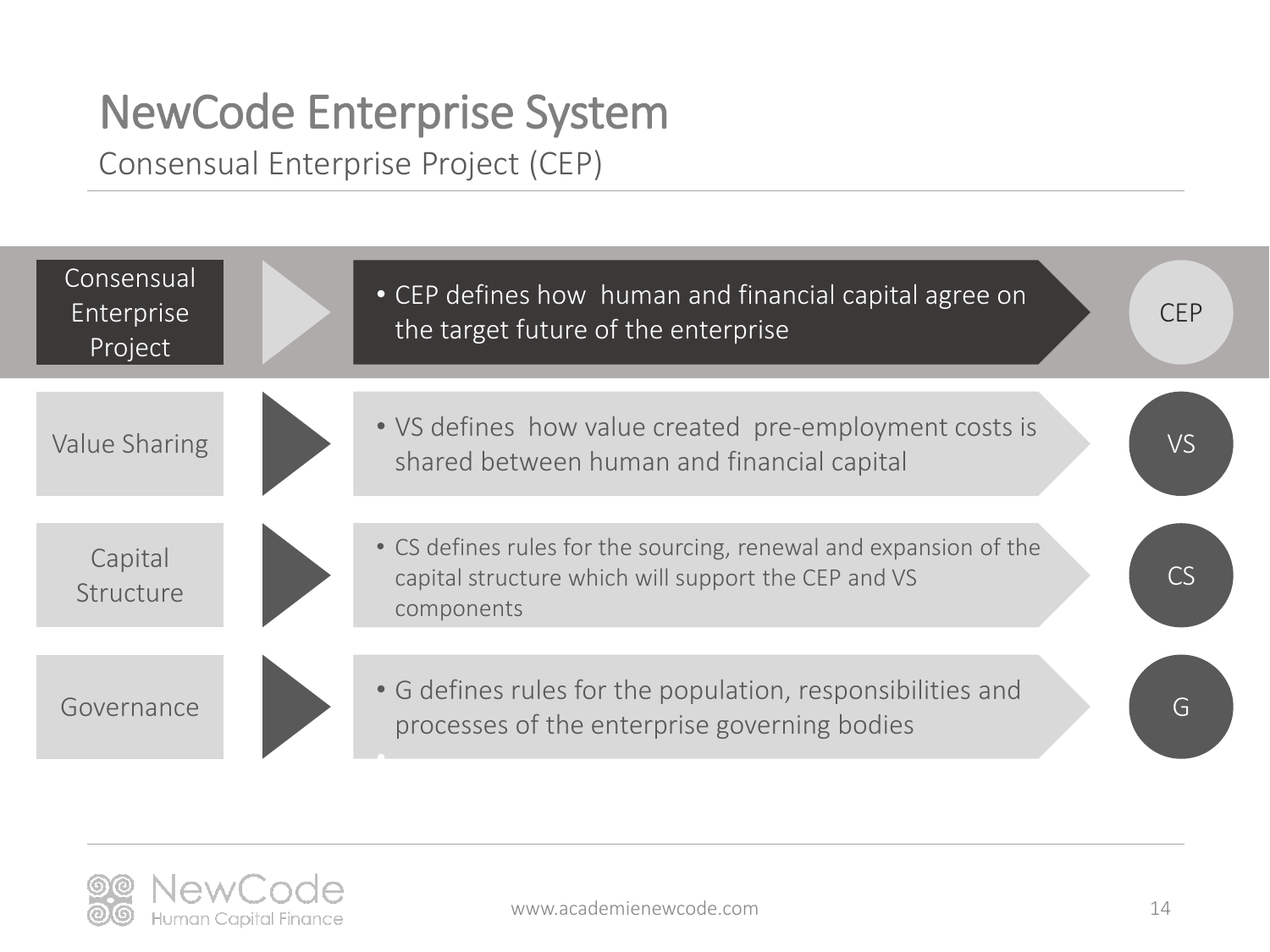The basis for any NewCode transformation is the establishment of a Consensual Enterprise Project (CEP), where human and financial Capital agree on the target future of the enterprise and commit themselves accordingly.

The CEP contains all components usually associated with strategic and business planning in terms of perimeter, capex, sales and non personal costs projections. It also includes projections for the compensation of both financial and human capital, e.g. the way added value will be shared between human and financial capital should the Enterprise perform according to the CEP.

The CEP provides the base case for the design of the Value Sharing Mechanism, and also for the Downside Management Mechanism which will come into play should the enterprise perform significantly below the base case.

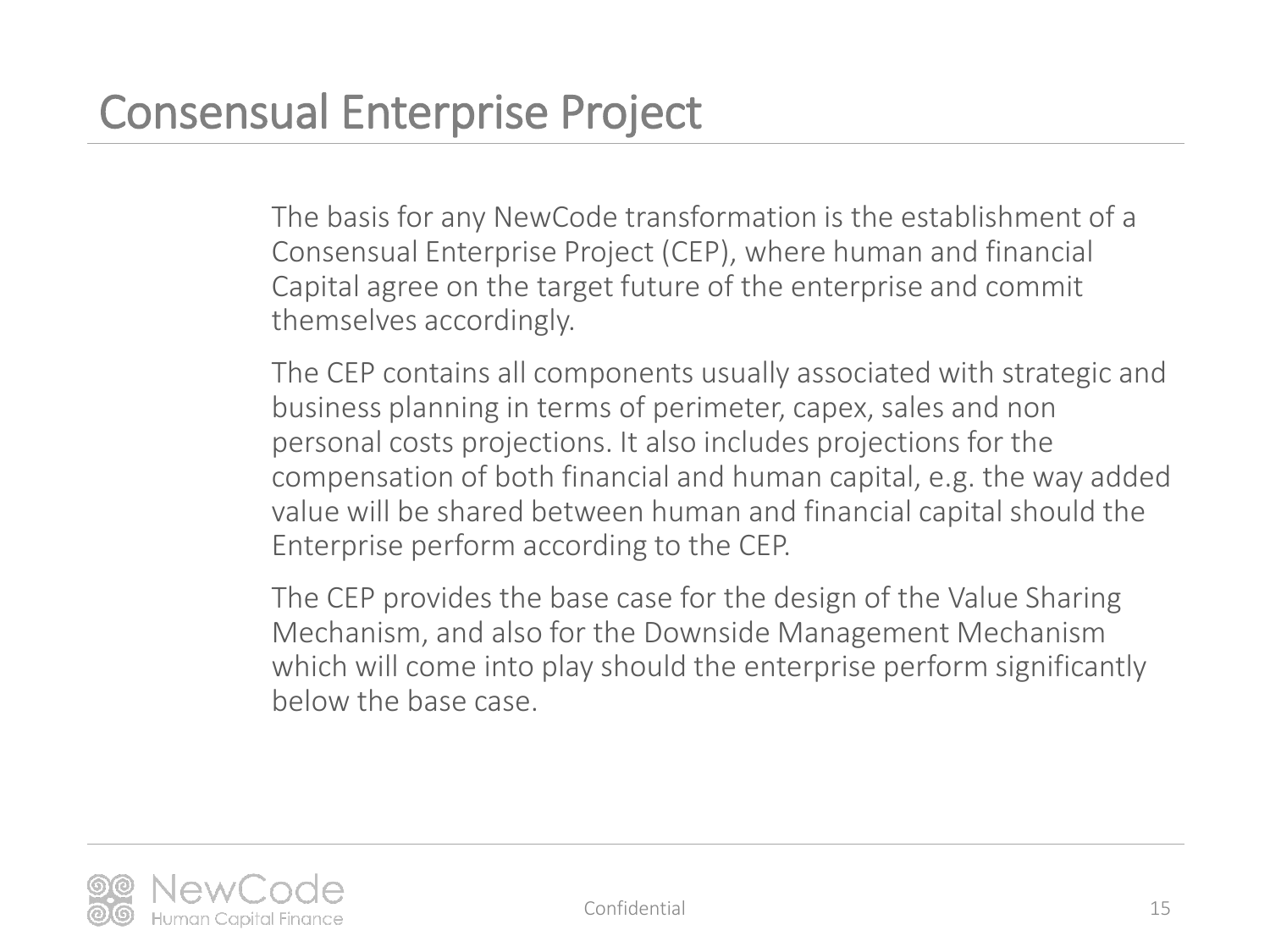The CEP is also a major input for the sizing and design of the Capital Structure, e.g. the Capital Structure has to provide the capital resources needed by the CEP, and conversely CEP metrics have to allow the service of the Capital Structure and its refinancing at maturity.

The management team is in charge of drafting the CEP. Governance is in charge of achieving a consensus on the CEP, between management, employee representatives and investors.

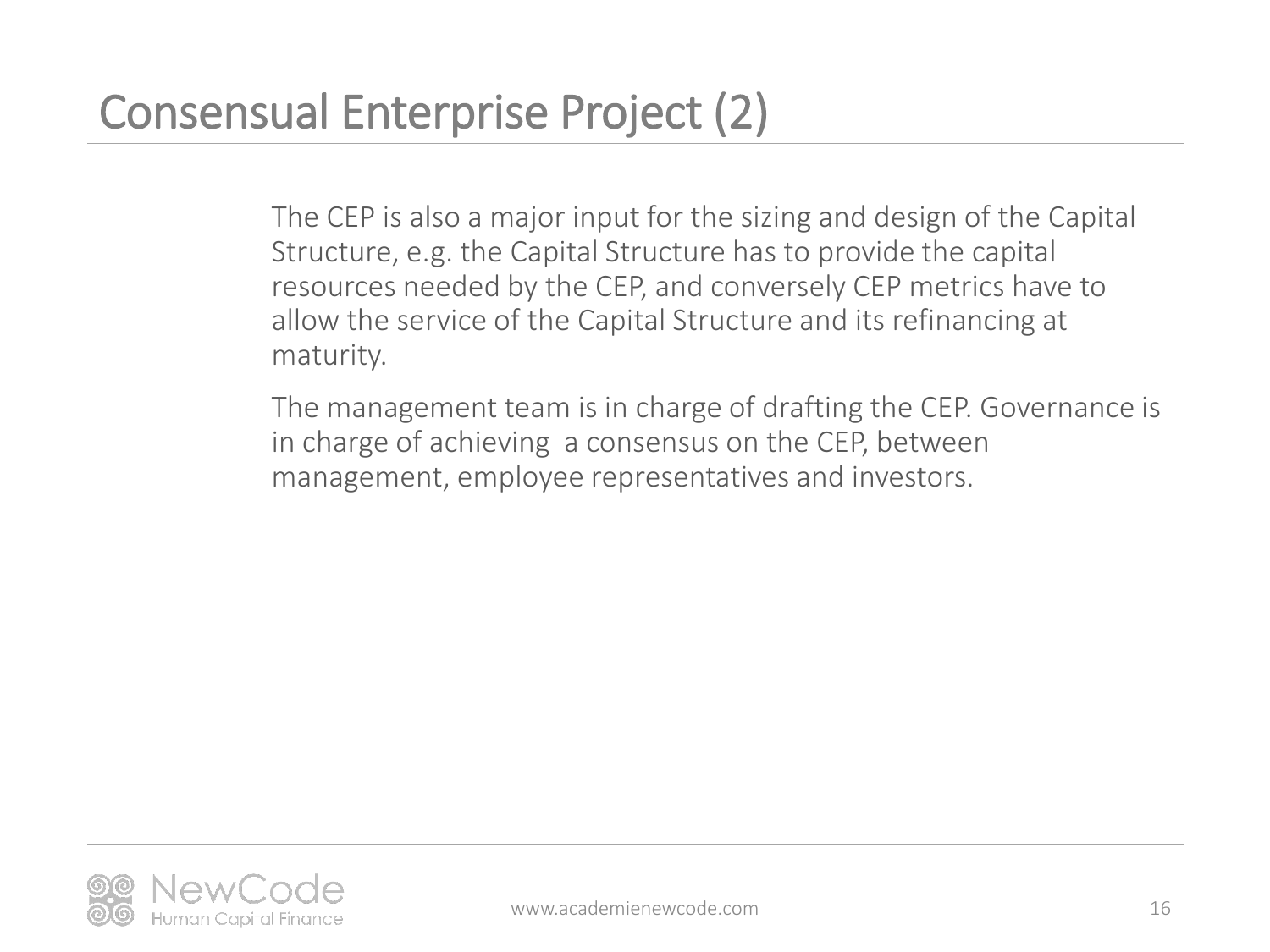Value Sharing (VS)

| Consensual<br>Enterprise<br>Plan | • CEP defines how human and financial capital agree on<br>the target future of the enterprise                                          | <b>CEP</b> |
|----------------------------------|----------------------------------------------------------------------------------------------------------------------------------------|------------|
| Value Sharing                    | • VS defines how value created pre-employment costs is<br>shared between human and financial capital                                   | <b>VS</b>  |
| Capital<br>Structure             | • CS defines rules for the sourcing, renewal and expansion of the<br>capital structure which will support the CEP and VS<br>components |            |
| Governance                       | • G defines rules for the population, responsibilities and<br>processes of the enterprise governing bodies                             | G          |

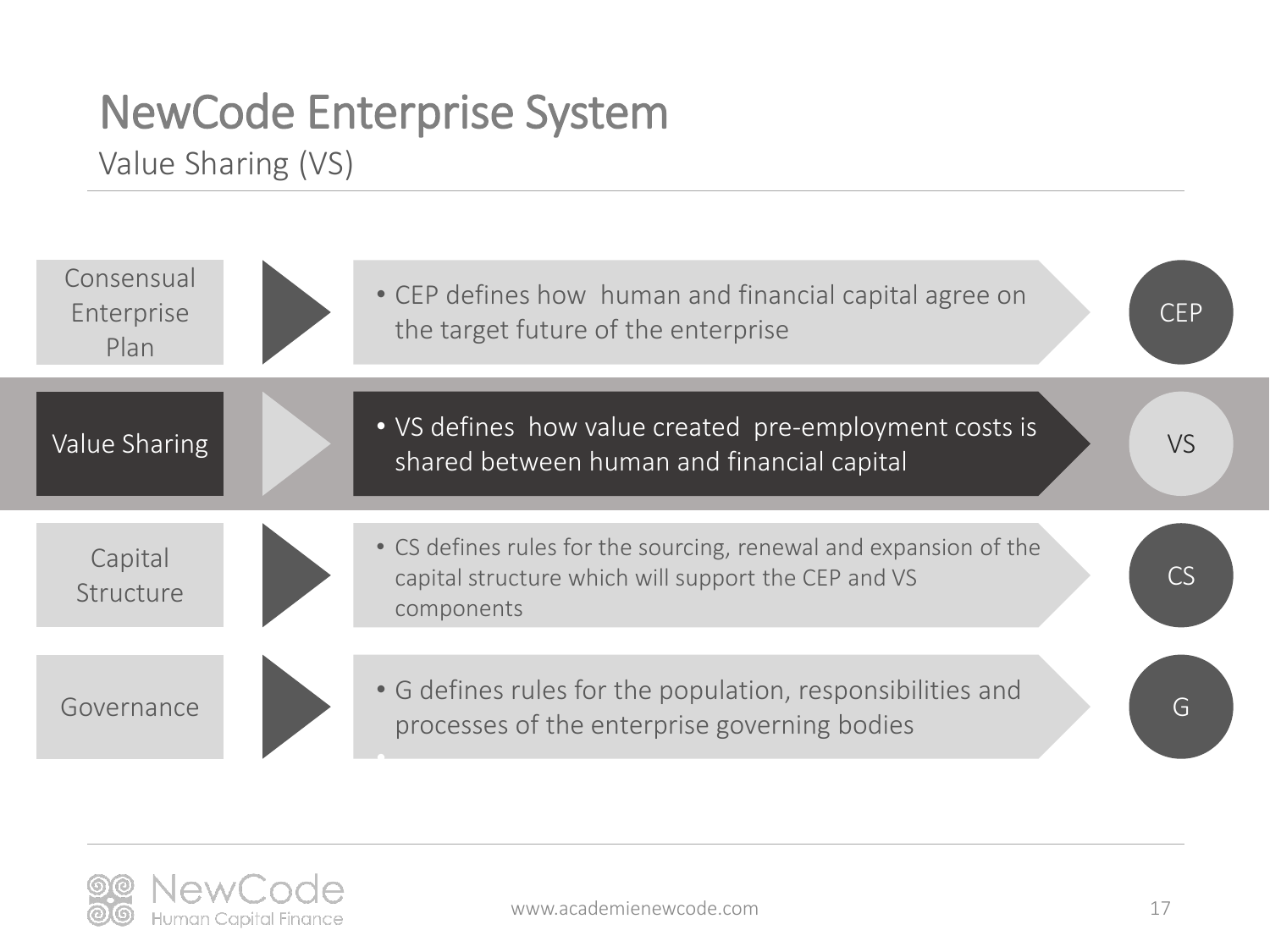# Value Sharing and Downside Management System

The VS component defines how added value is shared between the enterprise, financial and human capital:

- When the enterprise performs at or above the CEP, added value is first distributed as per the CEP, and any excess is allocated to human capital, financial capital and reserves in pre-agreed proportions.
- **If the Enterprise performs below plan, however without** reaching a pre-defined Alert level, Management is in charge of implementing relevant improvement measures.
- Should the Enterprise break the Alert level, Governance takes charge for a revision of the CEP, and as the case maybe the implementation of measures provided for in a pre-agreed Downside Management Mechanism.

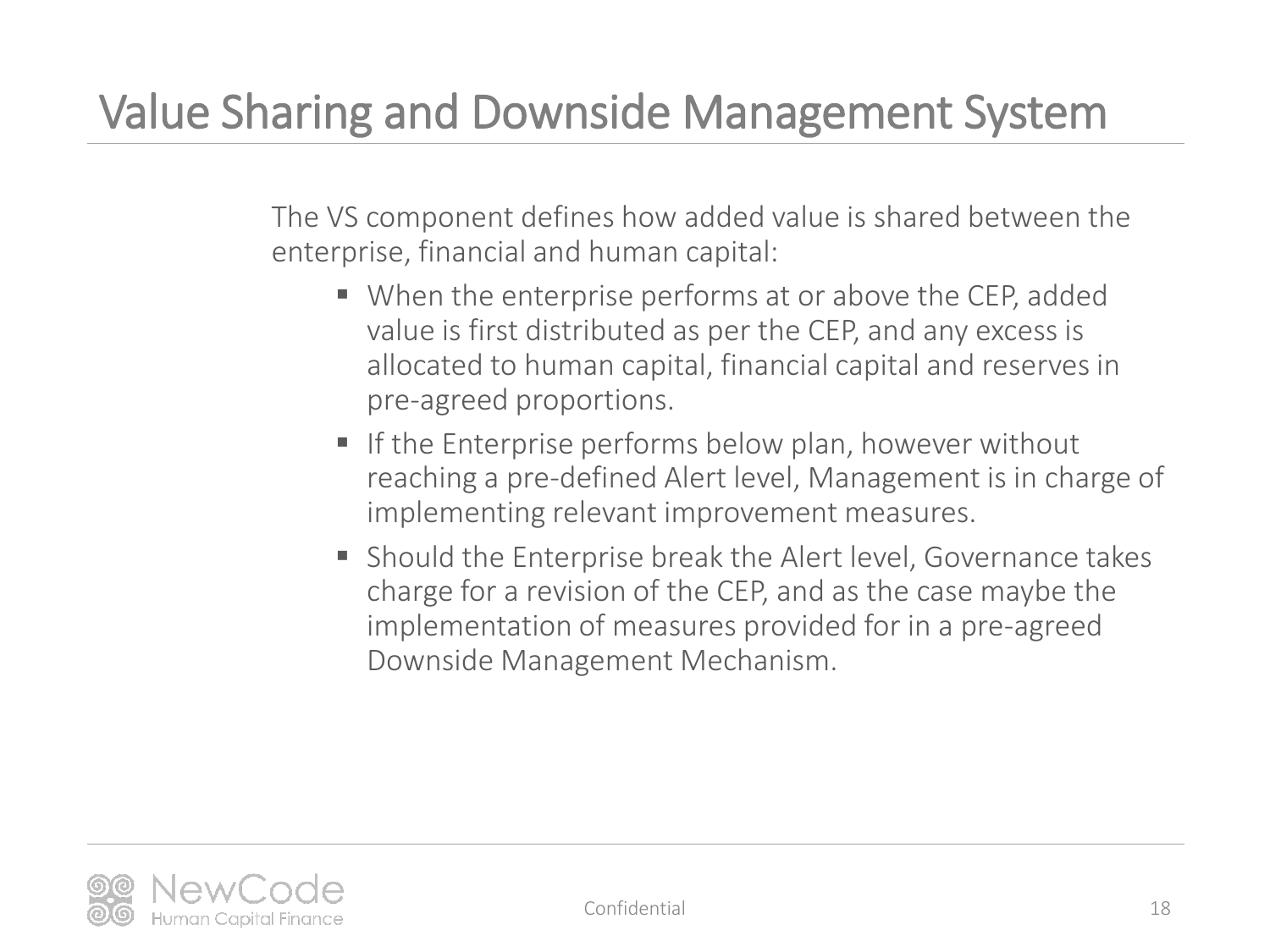# Value Sharing and Downside Management System (2)

In certain circumstances, Value Sharing and Downside Management Mechanisms are funded through a regeneration of the Capital Structure, rather than solely from the use of the Enterprise own generated resources. In such a case the associated net capital inflow is used to distribute part of the Enterprise Value created to human and Financial Capital. In a turnaround situation, it is used to fund the turnaround plan. See Capital Structure tab.

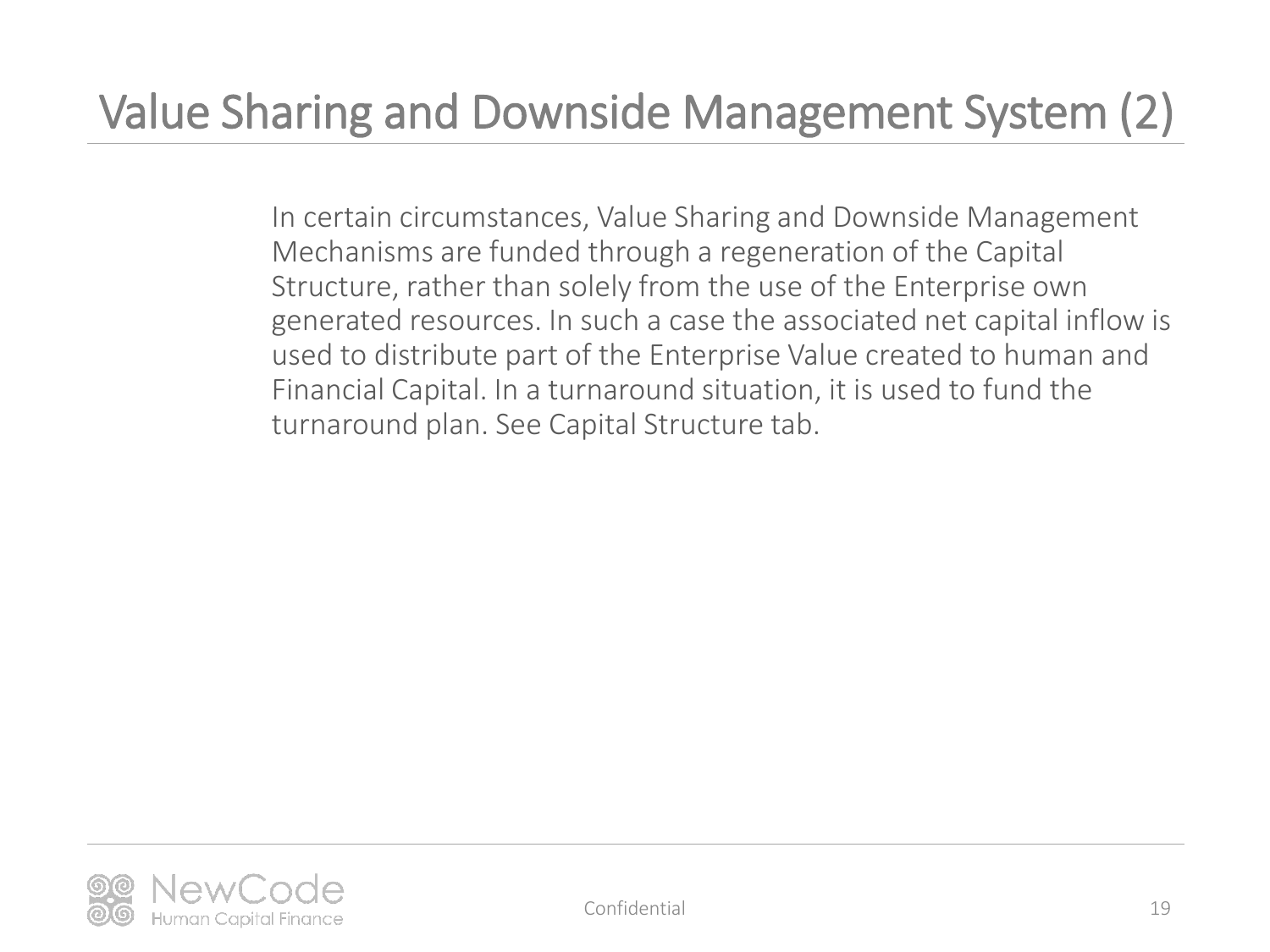# Value Sharing and Downside Management System (3)

As per enterprise performance vs. CEP

| Performance<br>Source                                                                  | <b>Added Value below CEP</b><br>Downside Management Mechanism                                                                                                                                                                              | Added value at or above CEP                                                                                                                                                                    |
|----------------------------------------------------------------------------------------|--------------------------------------------------------------------------------------------------------------------------------------------------------------------------------------------------------------------------------------------|------------------------------------------------------------------------------------------------------------------------------------------------------------------------------------------------|
| Allocation of the<br>enterprise own resources                                          | Use of reserves<br>Measures affecting the variable remuneration<br>(bonuses, incentives, etc.) of managers and<br>employees<br>Measures affecting labour productivity (see<br>competitiveness agreements)<br>Measures affecting employment | Allocation to reserves, distribution to human and<br>financial capital as per CEP and upside sharing<br>mechanism<br>Any productivity improvement vs CEP goes to<br>human capital              |
| Regeneration of capital<br>structure and allocation of<br>resulting net capital inflow | Funding of operational turnaround,<br>including improved redundancy packages<br>Dilutes share of upside for existing<br>stakeholders (Human and financial)                                                                                 | Refinancing of Capital structure at or ahead of<br>maturity<br>Crystallisation of value created over the period,<br>allocation to reserves and distribution to human and<br>financial capital. |

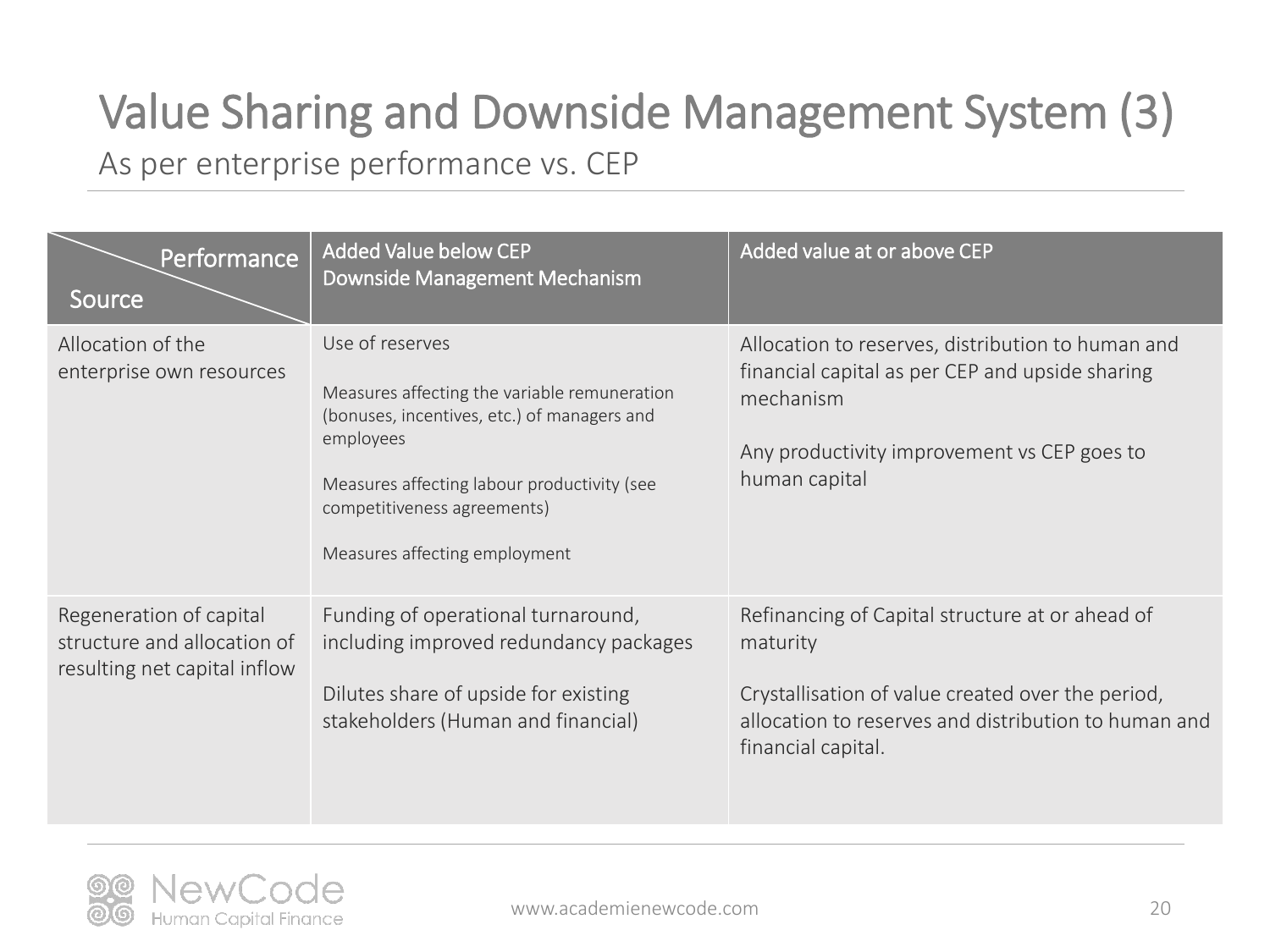## DMM Acceptability



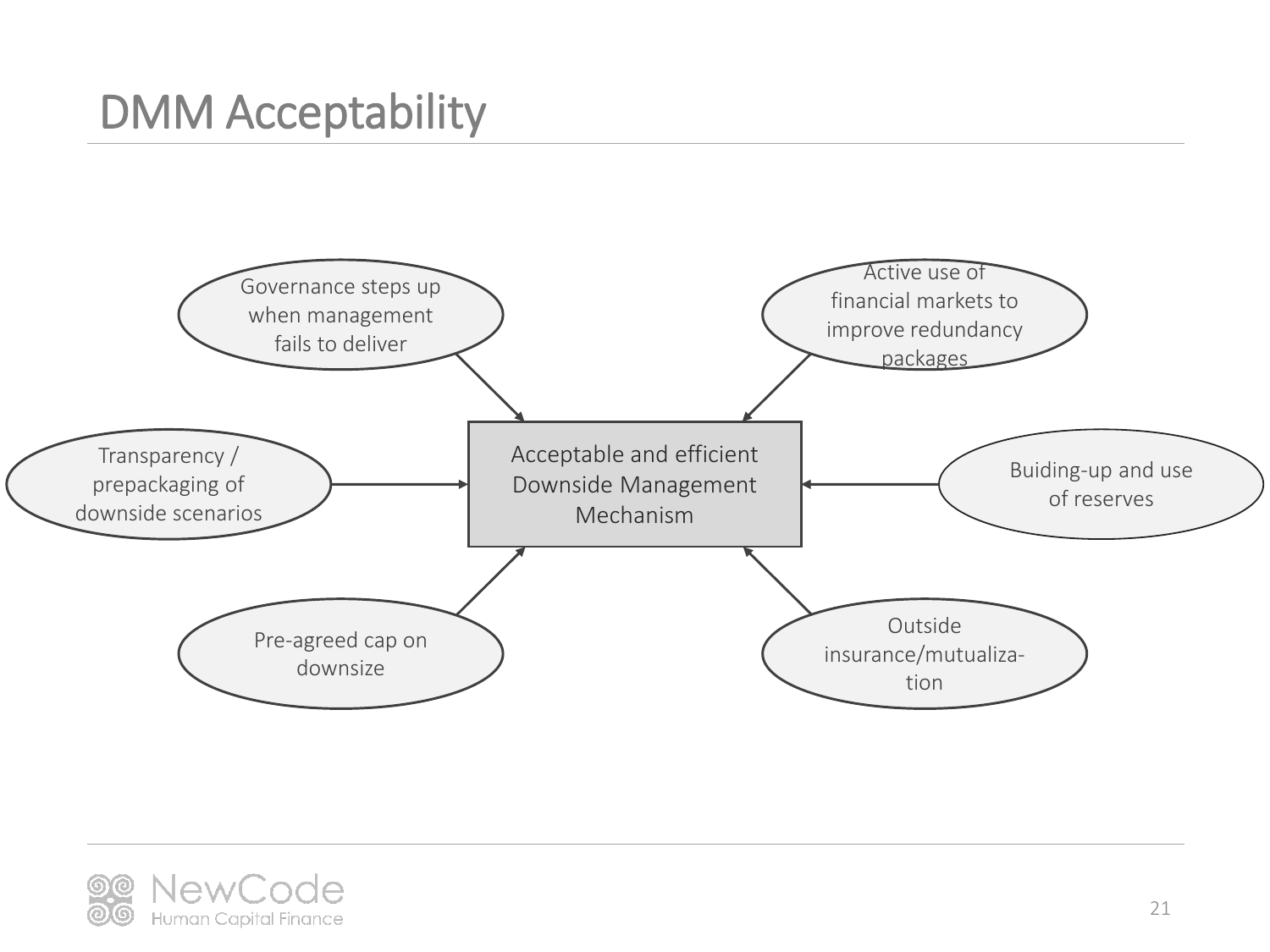#### Capital Structure



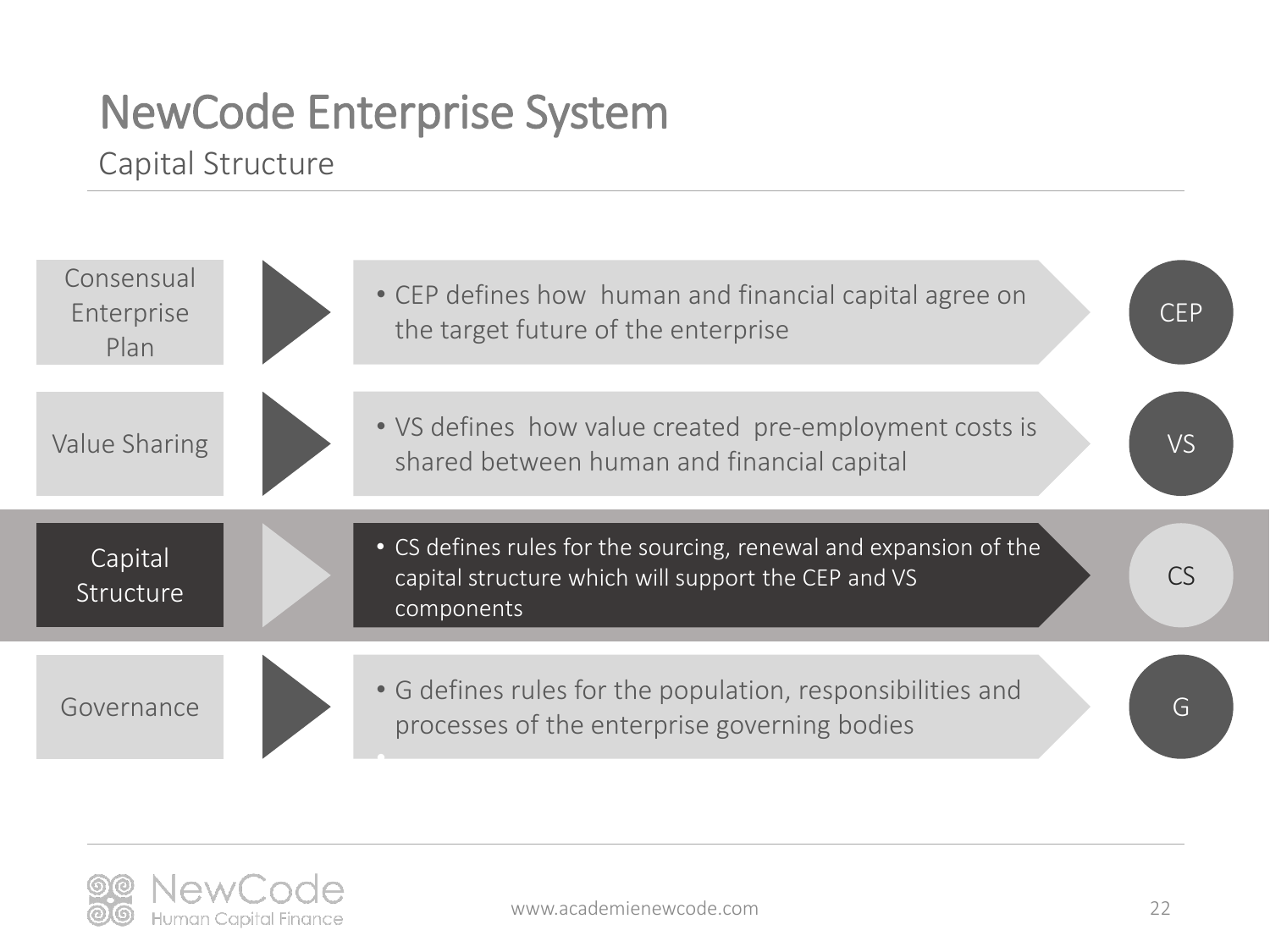## Capital Structure

- Basic NewCode Capital Structure comprises Senior Debt and NewCode Instrument (NCI). NCI comes in lieu of the traditional equity layer, carries a Contractual Fixed Return, is protected by the CEP, and has a share in the Value Sharing Component.
- $\blacksquare$  At inception CS is sized according to the CEP, e.g. provides the funding necessary to the CEP which in turn provides for the Contractual Fixed Return during the CEP Period and satisfactory prospect of refinancing and Value Sharing.

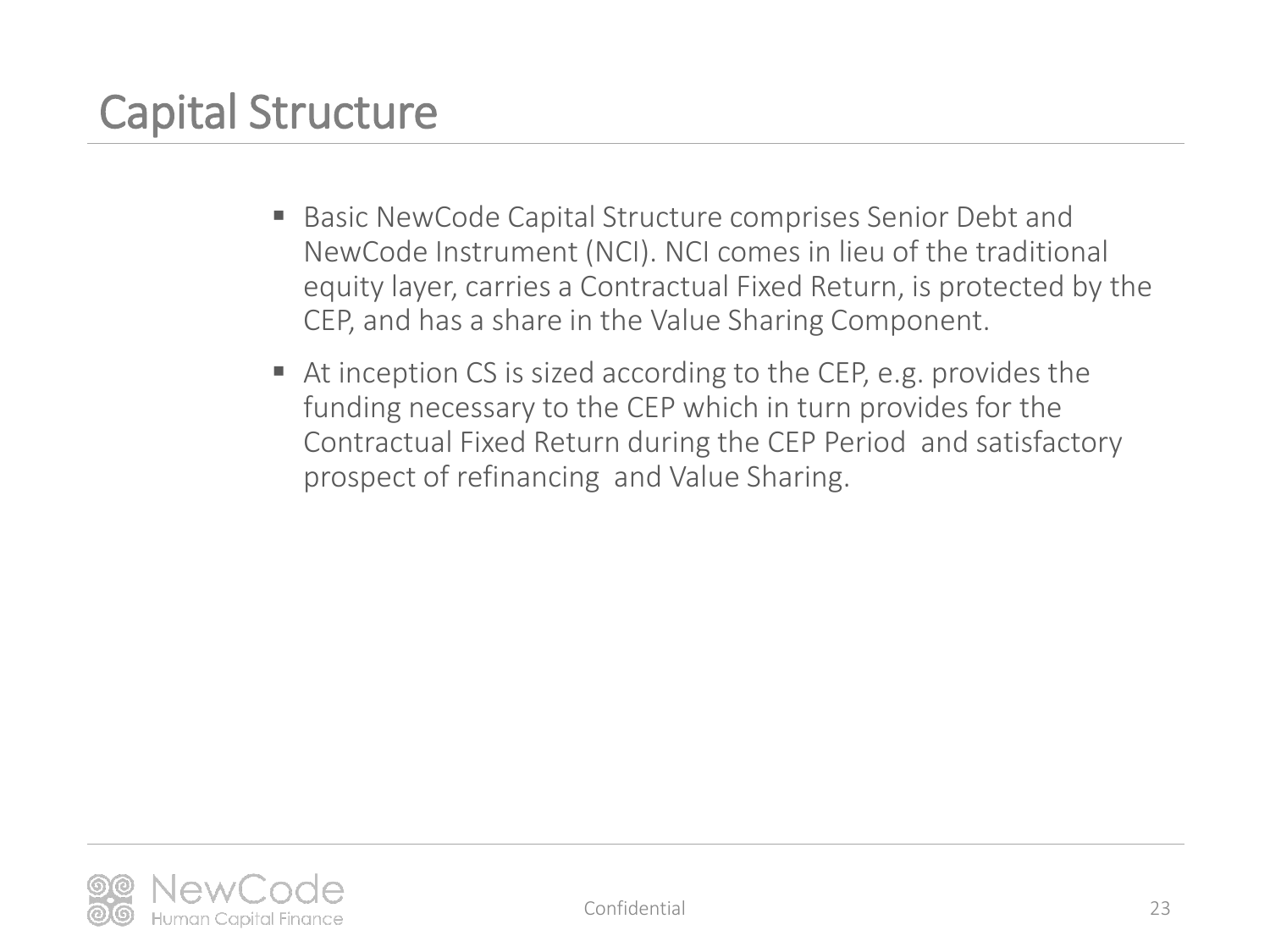# Capital Structure (2)

- The periodic regeneration of the Capital Structure allows the funding of the Enterprise capital needs, as well as, in case net capital inflows exceed such needs, value distribution to Human and Financial Capital. Proportions of such distribution are pre-agreed within the NewCode Enterprise System, as well as, for Human Capital, the way such value is split between Governance, Management and Employees.
- When the regeneration of the Capital Structure is carried out in an Alert situation (see Value Sharing and Downside Management Tab), net capital inflows are used to fund the adjustment measures provided for in the NES-Downside Management Mechanism.

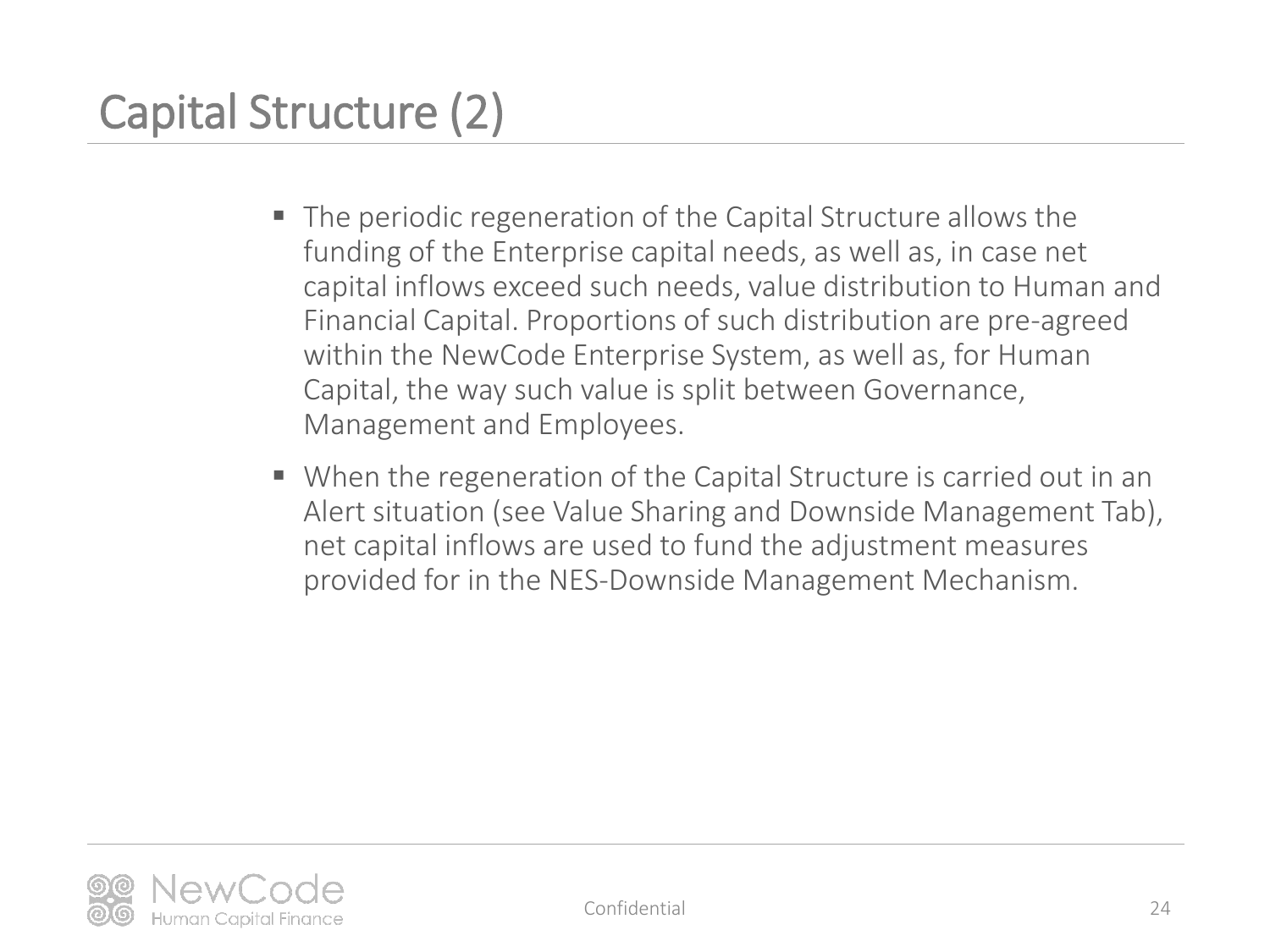### Capital Structure Sizing, Structuring and Sourcing

|                                | <b>Main Purpose</b>                                                                                                                                            | <b>Responsibility and comments</b>                                                                                                                                                                                                                                 |
|--------------------------------|----------------------------------------------------------------------------------------------------------------------------------------------------------------|--------------------------------------------------------------------------------------------------------------------------------------------------------------------------------------------------------------------------------------------------------------------|
| At inception                   | Buyout of previous capital structure                                                                                                                           | Incumbent Governance sets the negotiation framework between<br>previous owners, [incumbent] management, incumbent<br>investors, and employee representatives<br>Sizing must be consistent with CEP                                                                 |
| Performance at<br>or above CEP | Refinancing of capital structure at or<br>ahead of maturity<br>Allocation of net capital inflow to<br>reserves, distribution to human and<br>financial capital | Governance, under CEP guidelines<br>Governance exercises judgment on reasonable use of bull capital<br>markets                                                                                                                                                     |
| Performance<br>below CEP       | Regeneration of capital structure<br>Net capital inflows allocated to funding<br>of operational turnaround<br>plan/improved redundancy packages                | Governance, under CEP/DMM guidelines.<br>Governance insures proper representation of turnaround plan to<br>capital providers and proper balance between dilution of<br>stakeholders in the Value Sharing component, and value<br>allocation to departing employees |

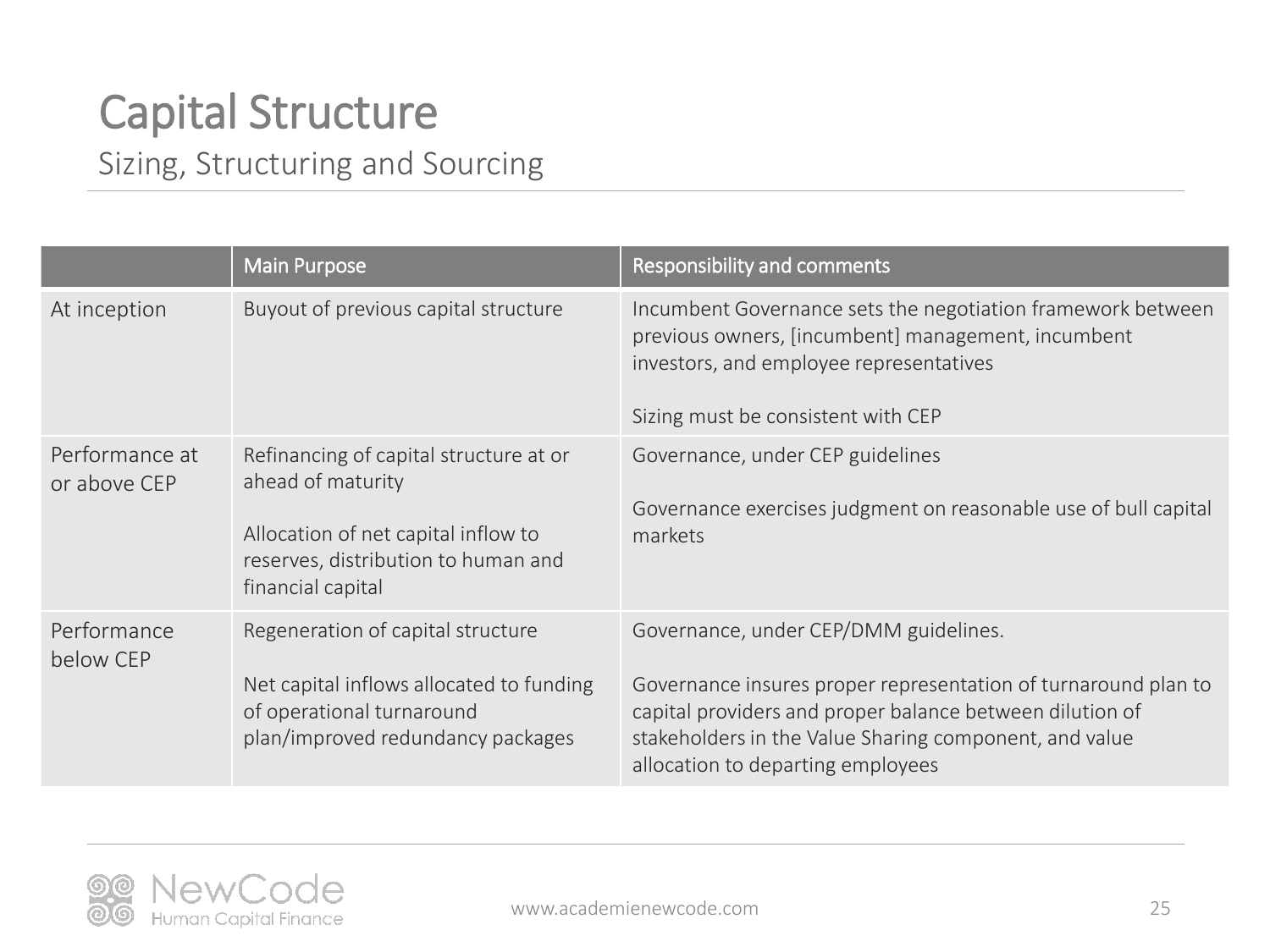### CS determining factors





Confidential 26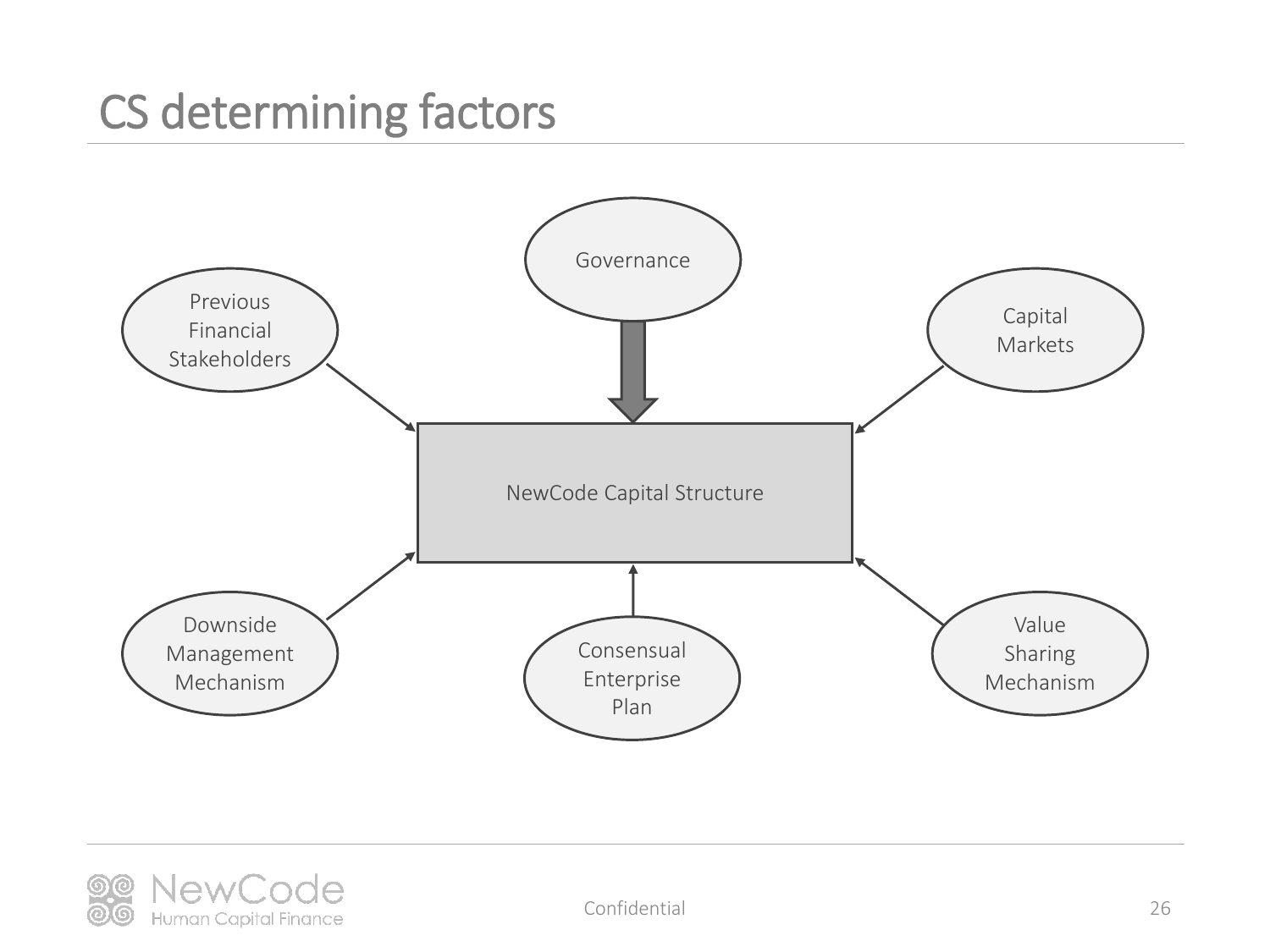#### Governance



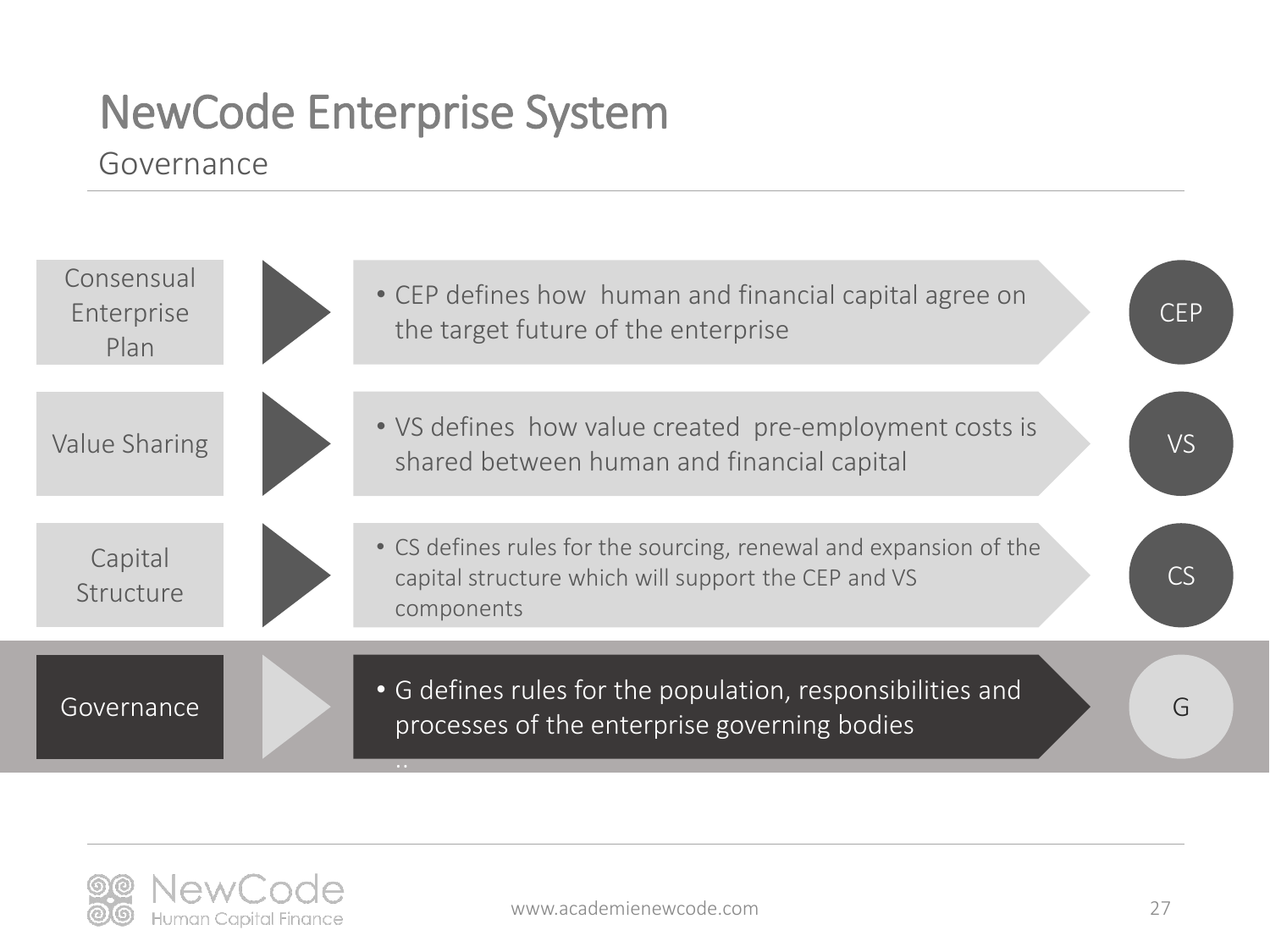### Governance

- NewCode Governance is independent from any single stakeholder and is a balanced representation of all stakeholders, in charge of and only of the long term interest of the Enterprise as governance will itself define and update it : maintain and support a NewCode Enterprise System through which the Enterprise has the best chances to successfully employ and expand its Human Capital, and efficiently source Financial Capital to do so.
- Governance comprises representatives from NewCode Instrument, management, employees, and as the case maybe strategic partners as well as external expertise.

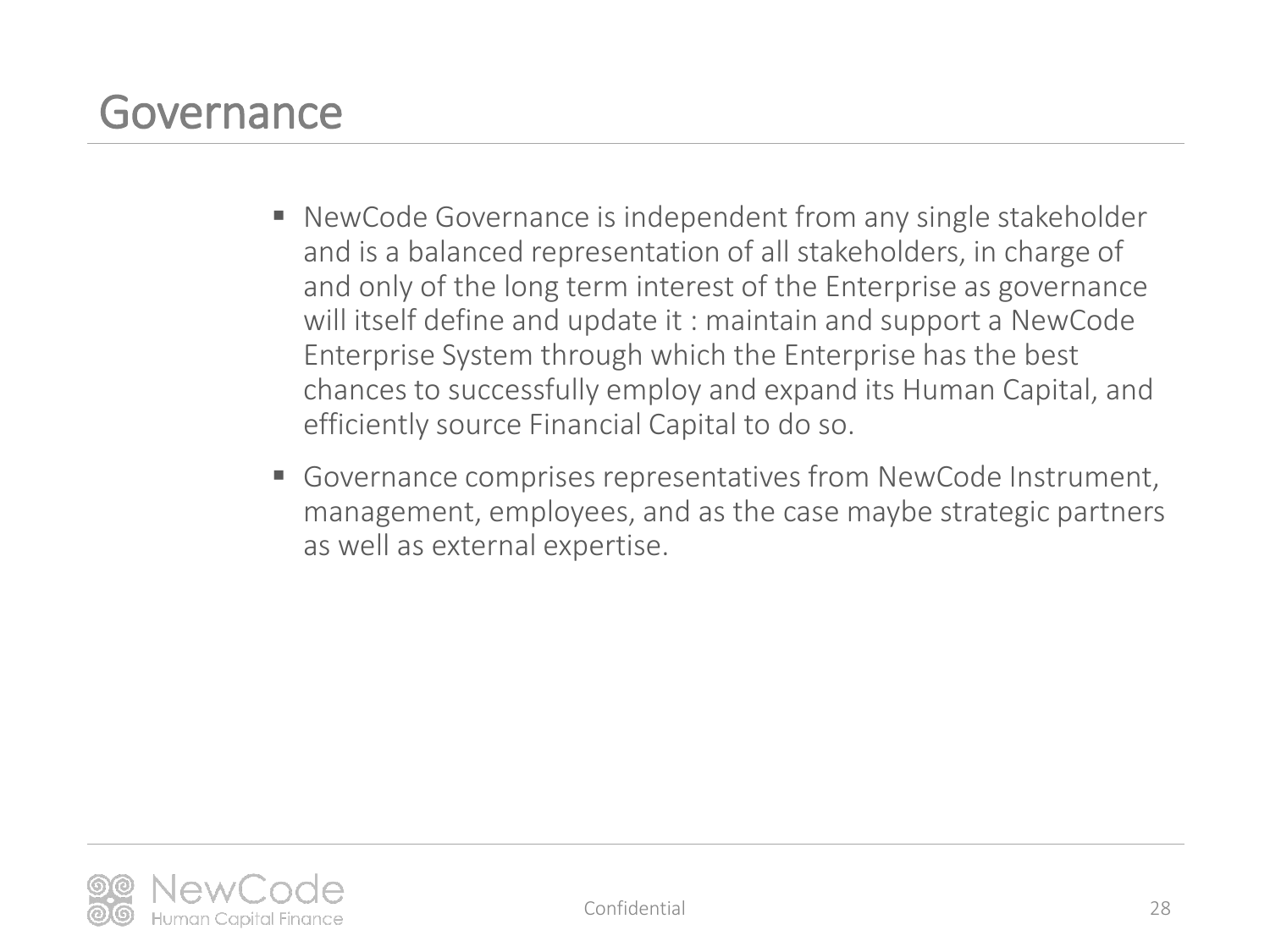# Governance (2)

- Governance defines/adjusts strategic perimeter, appoints and replaces management team, creates and maintains consensus on the Consensual Enterprise Project, maintains alignment of interests across the enterprise system, and makes the best of the capital markets to maintain/expand Capital Structure according to the Enterprise needs.
- Governance members are compensated according to the Enterprise success, through the CEP and Value Sharing component.

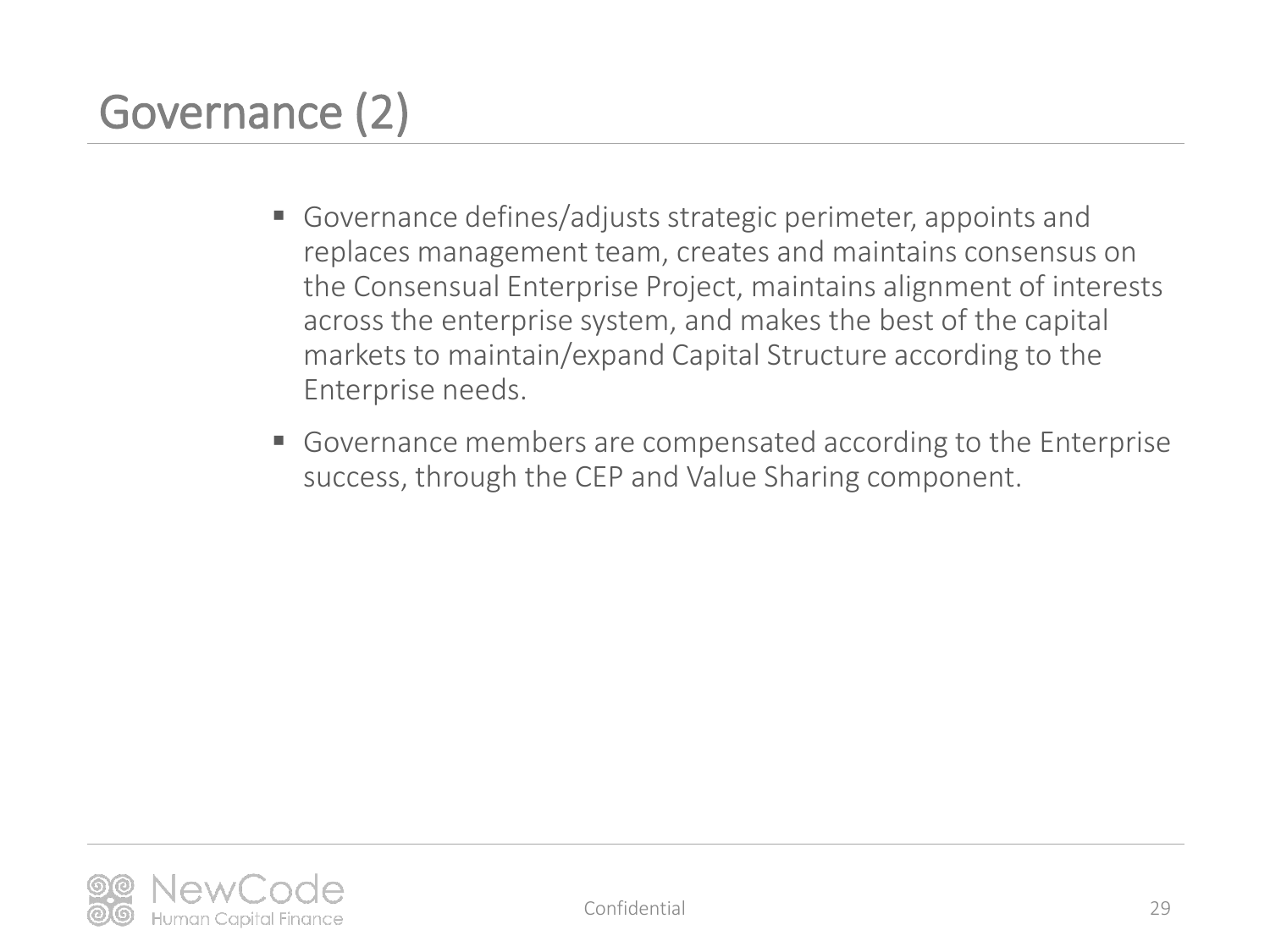### Governance

#### Summary

| <b>Theme</b>             | Commentaire                                                                                                                                                                                                                                                                                                        |
|--------------------------|--------------------------------------------------------------------------------------------------------------------------------------------------------------------------------------------------------------------------------------------------------------------------------------------------------------------|
| NES/Enterprise agreement | Governance is set up when the company enterprise agreement enshrining the implementation of a<br>NewCode Enterprise System is concluded. It is then renewed according to the rules set out in the NES,<br>in particular when the Capital Structure is regenerated and when the enterprise agreement is<br>renewed. |
| Strategic perimeter      | Governance maintains a strategic perimeter where the enterprise has the best prospects to<br>successfully employ human and financial capital                                                                                                                                                                       |
| Management team          | Governance maintains and supports management team the most capable of successfully<br>propose and execute CEP within the strategic perimeter                                                                                                                                                                       |
| <b>CEP</b>               | Ultimately, Governance main responsibility is to maintain a realistic Consensual Enterprise Plan                                                                                                                                                                                                                   |
| Capital Structure        | Governance implements and renew an adequate Capital Structure to finance CEP, Value Sharing and<br>Downside Management Mechanisms                                                                                                                                                                                  |
| Value Sharing            | Governance carries out Value Sharing mechanisms, as defined in the CEP                                                                                                                                                                                                                                             |
| Downside Management      | Governance applies Downside Management Mechanisms, as defined in the CEP                                                                                                                                                                                                                                           |

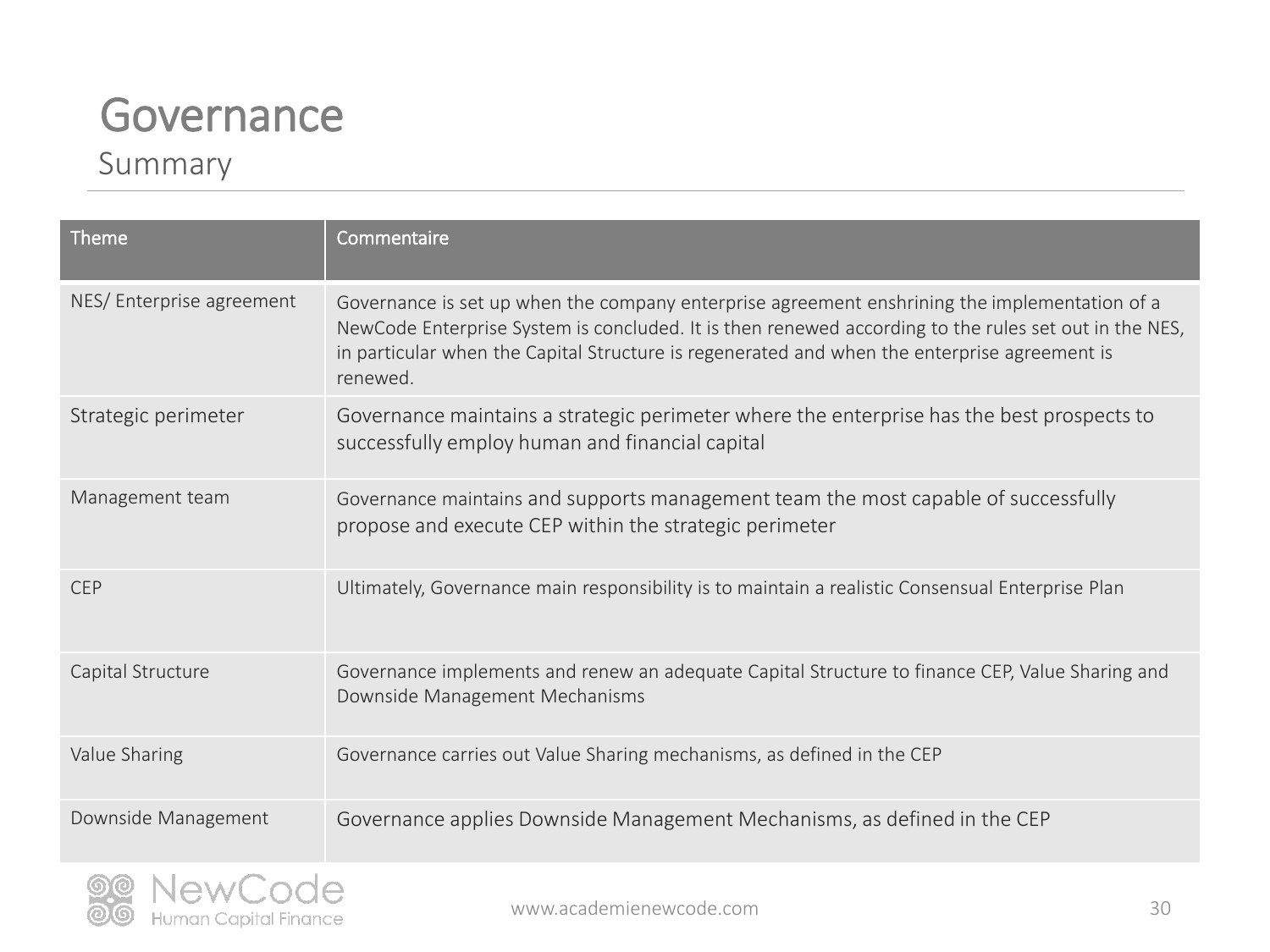

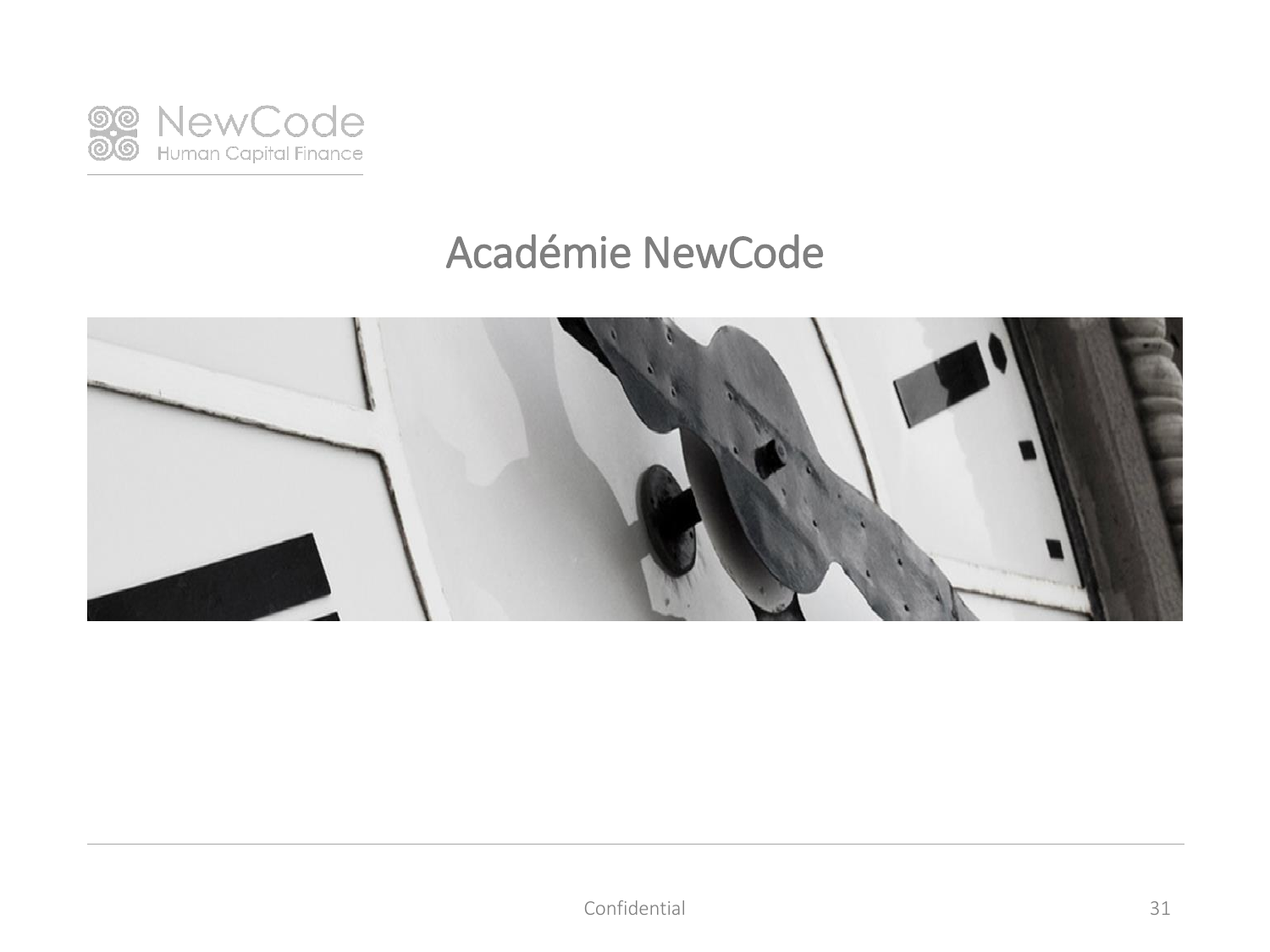Overview

The Académie NewCode is a non-for profit organisation, responsible for the accumulation, maintenance and circulation of NewCode related intellectual capital, and for providing a meeting point to business owners, employee representatives, management teams, capital providers, transformation practitioners, and any interested party, in order to promote, facilitate and support NewCode transformations.

The Académie NewCode combines a wide array of business experiences from the various viewpoints NewCode is aiming to bring together.



Confidential 32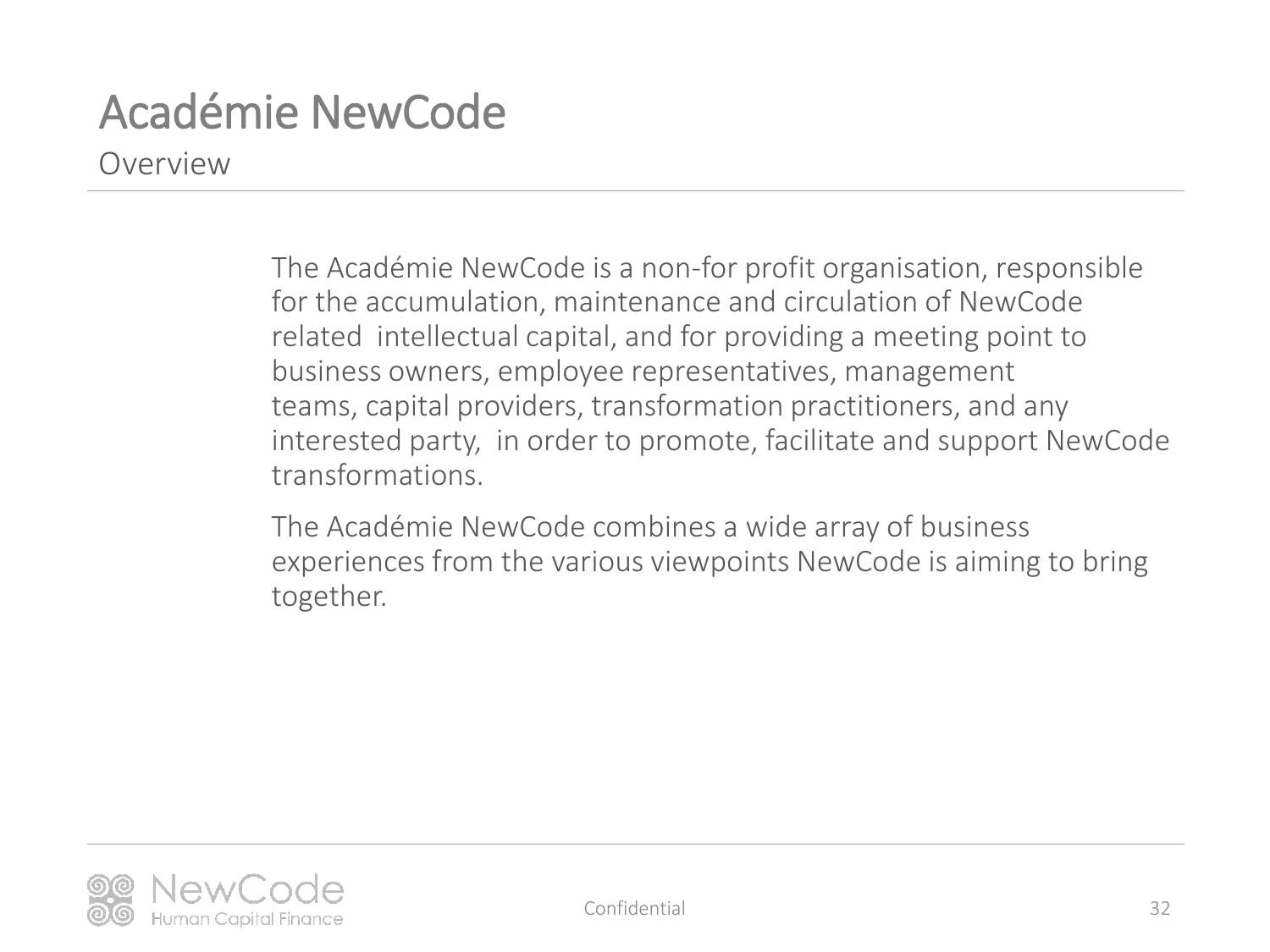#### Membres Fondateurs

- Denes ALMAZY : Secrétaire Général de Groupe GO SPORT
- Bernard ATTALI : Ancien Président d'Air France ; Senior Advisor du fonds d'investissement TPG France
- **E** Stephano AVERSA : Président EMEA du cabinet AlixPartners
- David AZEMA : Dirigeant de Perella Weinberg Capital Partners ; Ancien Directeur de l'APE (agence des participations de l'Etat) et ancien Président de Keolis
- **E** Pierre BALMER : Président des CMN (Constructions Mécaniques de Normandie)
- Corinne BERENGUER : Conseil stratégie finance
- **François COCHET** : Directeur des activités Santé au travail de SECAFI
- Hélène COMBE GUILLEMET : Membre du Comité Exécutif de Crédit Agricole-CIB, en charge de la banque d'investissement
- **Bruno COURTINE** : Associé fondateur de Vaughan Avocats
- Sébastien DALLE : Associé responsable du Restructuring chez PWC
- **Emmanuel DAULL :** Analyste crédit chez Allianz Global Investors
- Laurent FAUGEROLAS : Avocat d'affaires
- **François FAURE** : Président de NewCode Conseil
- Pierre FERRACCI : Président de Groupe Alpha
- **Eric FRANCOIS :** Directeur Général de la Banque Postale Crédit Entreprises
- **Dominique GAILLARD** : Directeur Général du fonds d'investissement Ardian
- Philippe GIRE : Associé fondateur du fonds de capital-risque Elaia
- **E** Saam GOLSHANI : Avocat Associé au sein du cabinet Orrick
- **EXavier GUIGLINI** : Secrétaire Général de Groupe Alpha
- **· Olivier GUILLOU** : Directeur Général -NewCode Conseil
- **Laurent GUYONNET-DUPERAT: Managing** director de Société Générale Asset Restructuring & Recovery team
- **François HOMMERIL : Président de la** confédération CFE-CGC
- **E** Didier IZABEL : Président fondateur de Axys Finance ; ancien Directeur du département Fusion et Acquisition à la Financière Edmond de Rothschild
- **Pierre JULLIEN :** Manager du changement ;

Président de GMV2

- Aurélien LORIC : Avocat Associé au sein du cabinet Orrick
	- Arnaud MARION : Manager de crises
- Benoit PETIN : Ancien Responsable de l'activité Restructuration de dettes chez RBS
	- **Olivier PETROS** : Directeur des Nouveaux Systèmes et Activités Energétiques du Groupe EDF; Administrateur de EDF Energies Nouvelles
- **Philippe REIGNIER :** Directeur de mission SECAFI
- **EXECORTIVE SAADA** : Administrateur indépendant et Maître de Conférences à l'Institut d'Etudes Politiques de Paris ; ancien Directeur de participations
- Guillaume TRICHARD : Responsable de la fédération UNSA Industrie & Construction ; ancien Secrétaire du Comité de Groupe de Technicolor



Confidential 33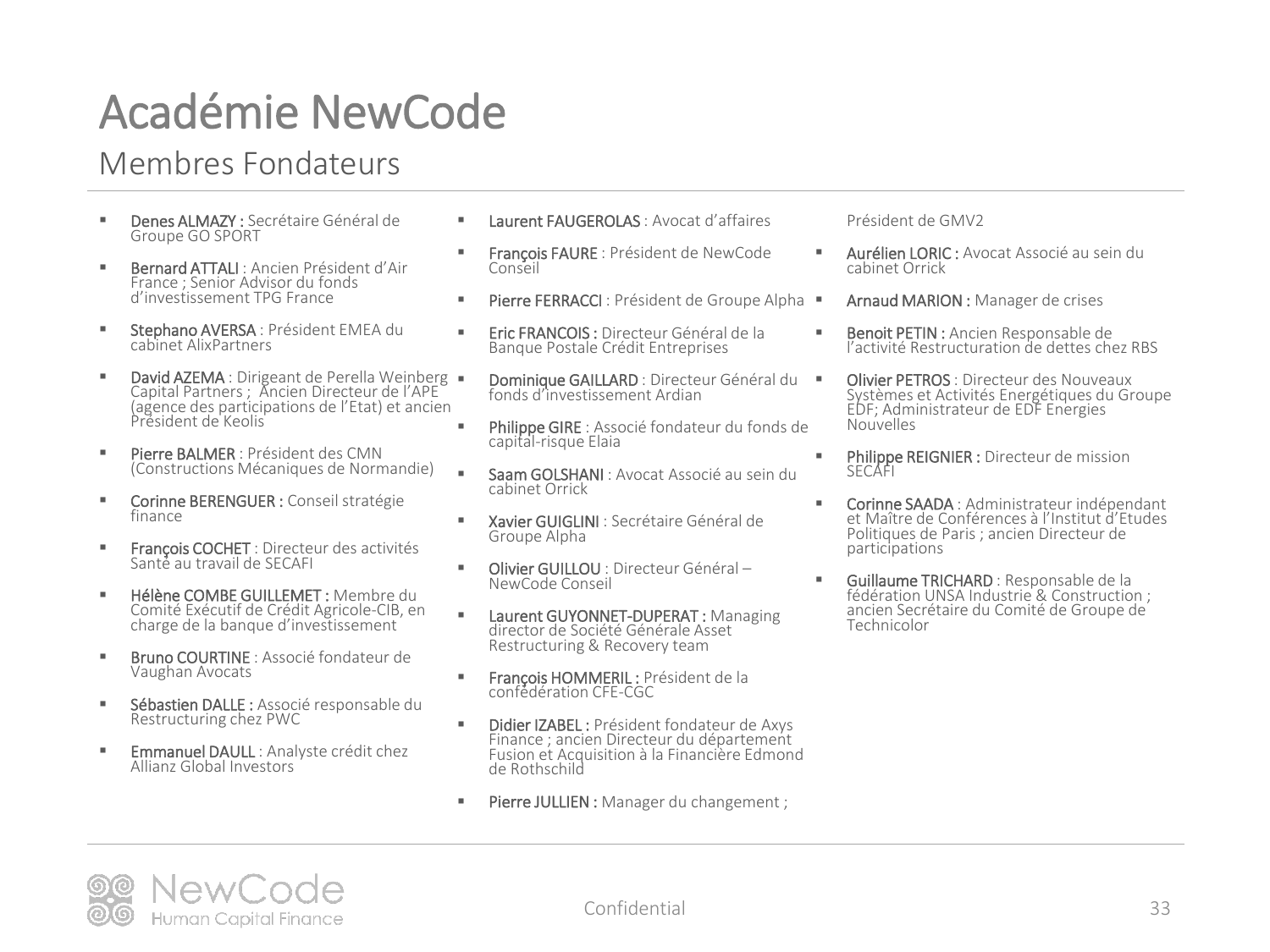Members

Any interested party can become a member of NewCode Academy :

- Representatives from human capital, trade unions, workers committees
- Investors, asset managers, banks and financial institutions
- Businesses representatives, owners, managers
- Enterprise transformation practitioners, such as transformation managers, consultants, investment banks and financial advisors
- Government agencies, Institutions, think tanks, representatives from the civil society

Members are encouraged to contribute to NewCode intellectual capital and conversely have extensive access to it.

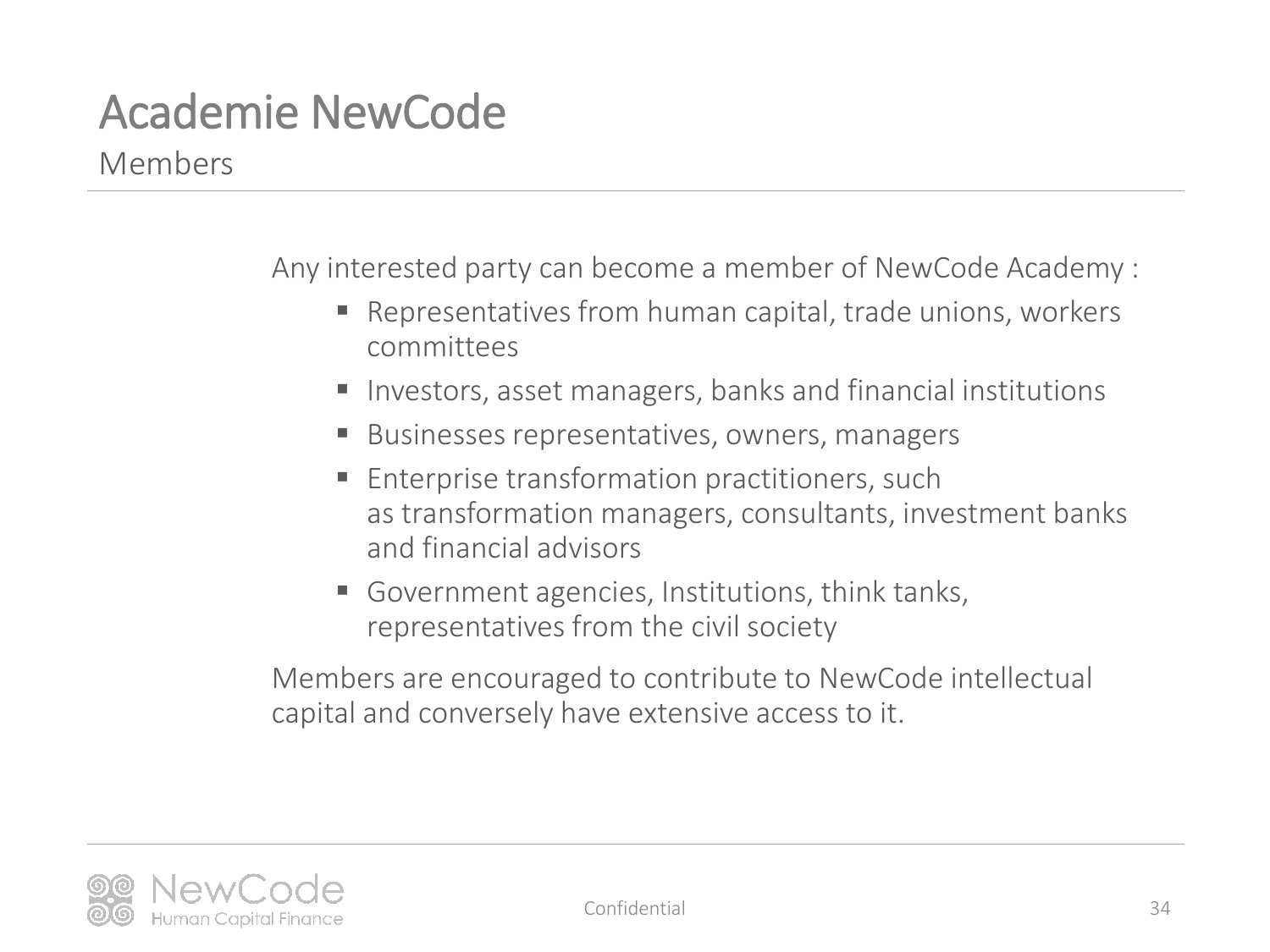

### Case Study

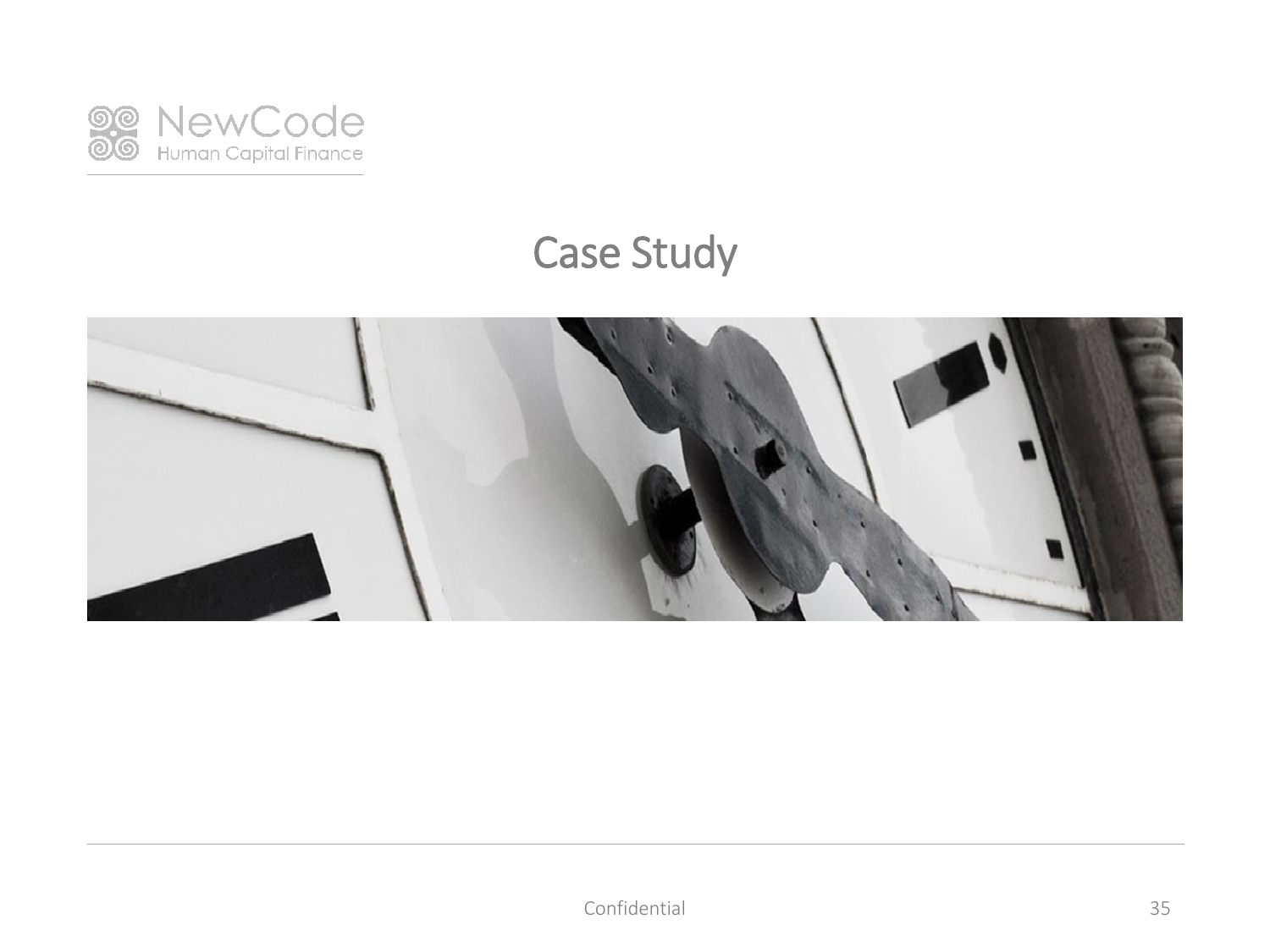- Case study 1 shows the basic functioning of CEP : CEP, CS, VS and DMM components
- Enterprise is a fast growing company, average capital intensive and low productivity improvement prospects
- Sellers circumstances such that employees interest more important than valuation, resulting in the company being available at 5x EBITDA

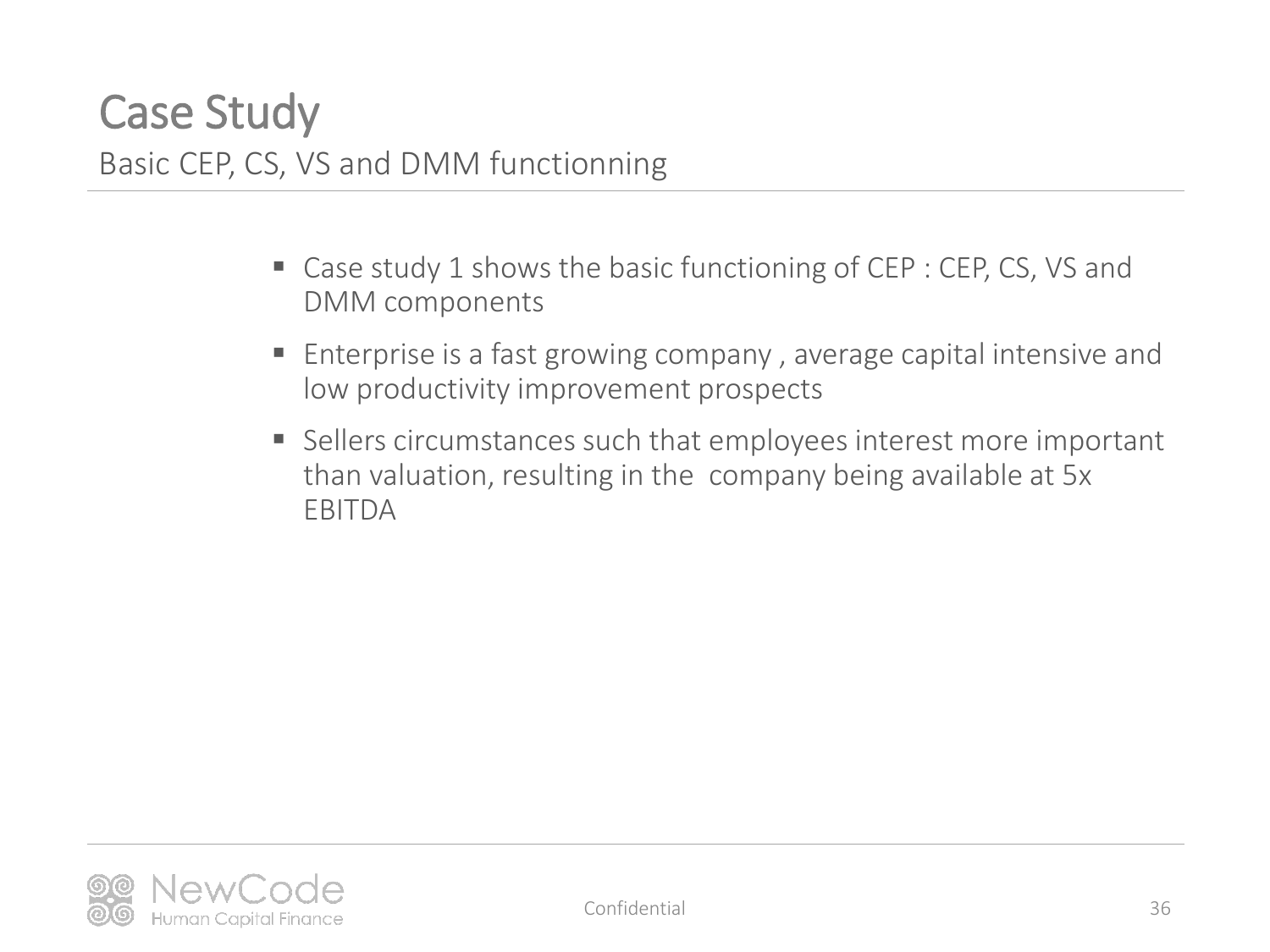### **CEP** Business Plan and Capital Structure at inception

| <b>BP</b>             | Year 1 | Year 5 |
|-----------------------|--------|--------|
| Sales                 | 100    | 150    |
| External charges      | 40     | 60     |
| Personnel costs       | 40     | 60     |
| <b>EBITDA</b>         | 20     | 30     |
| CS service            | 6      | 6      |
| $Capex + CWC$         | 10     | 15     |
| Cumulated<br>reserves | 0      | 10     |

| $\mathsf{CS}\,$       | Year 1   | Year 5 |
|-----------------------|----------|--------|
| <b>NCI@8%</b>         | 40       | 60     |
| SD@4%                 | 60       | 90     |
| Total                 | 100      | 150    |
| <b>XEBITDA</b>        | 5x       | 5x     |
| Net Capital<br>Inflow | $\Omega$ | 50     |

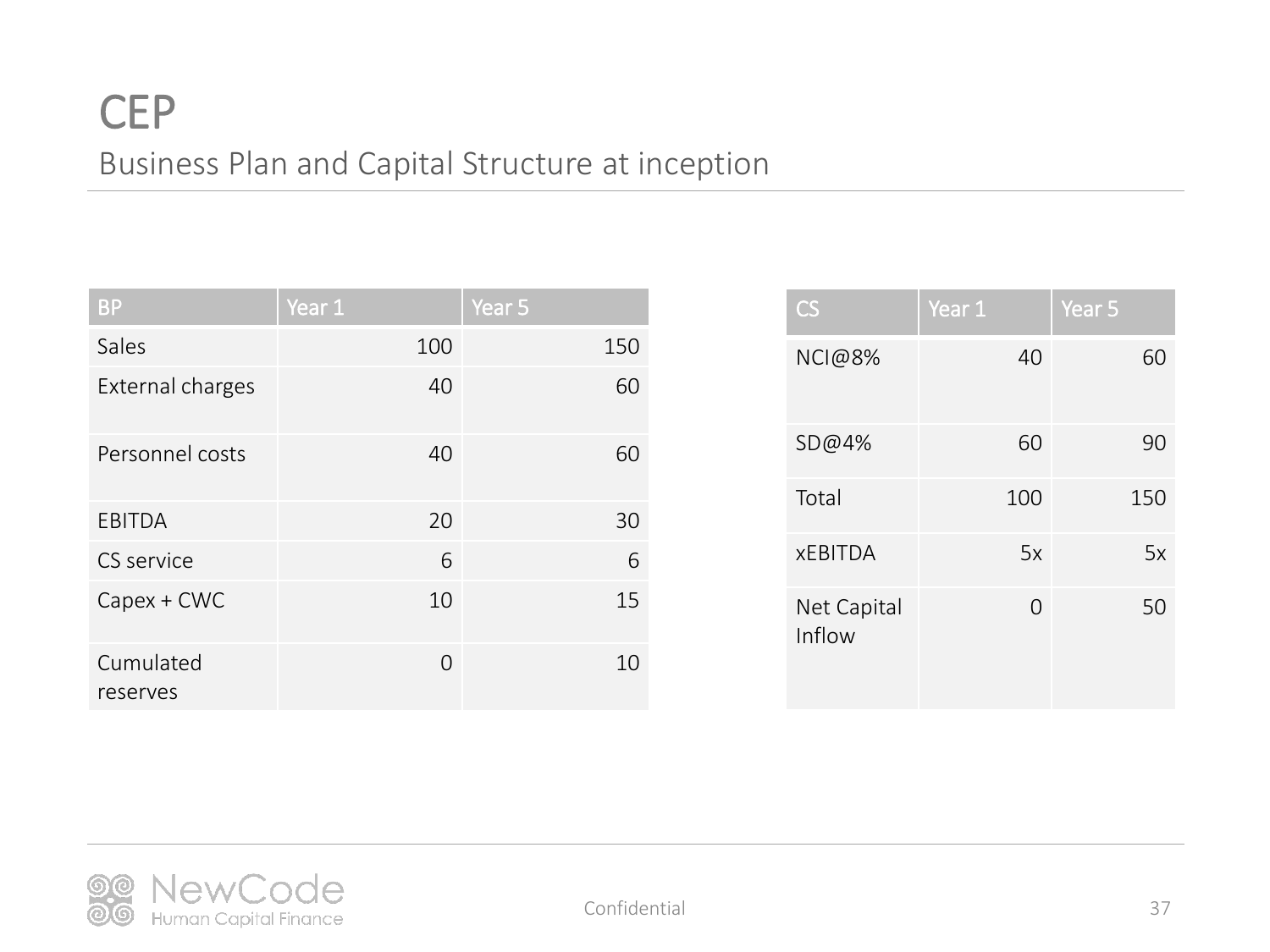### Value Sharing If enterprise performs at CEP

| Stakeholder | Share of Upside   Value year 5 | Comment                                                                                                              |
|-------------|--------------------------------|----------------------------------------------------------------------------------------------------------------------|
| Management  | 25%                            | 12,5 3 years for starting top $1/10^{th}$ of personnel costs<br>or<br>15 months for starting top $1/4$ <sup>th</sup> |
| Employees   | 50%                            | 25 8 months for starting $9/10^{th}$<br>or<br>10 months for starting $3/4$ <sup>th</sup>                             |
| <b>NCI</b>  | 25%                            | 12,5 + 5% on return (13%, instead of 20% to 23% in LBO<br>structure)                                                 |

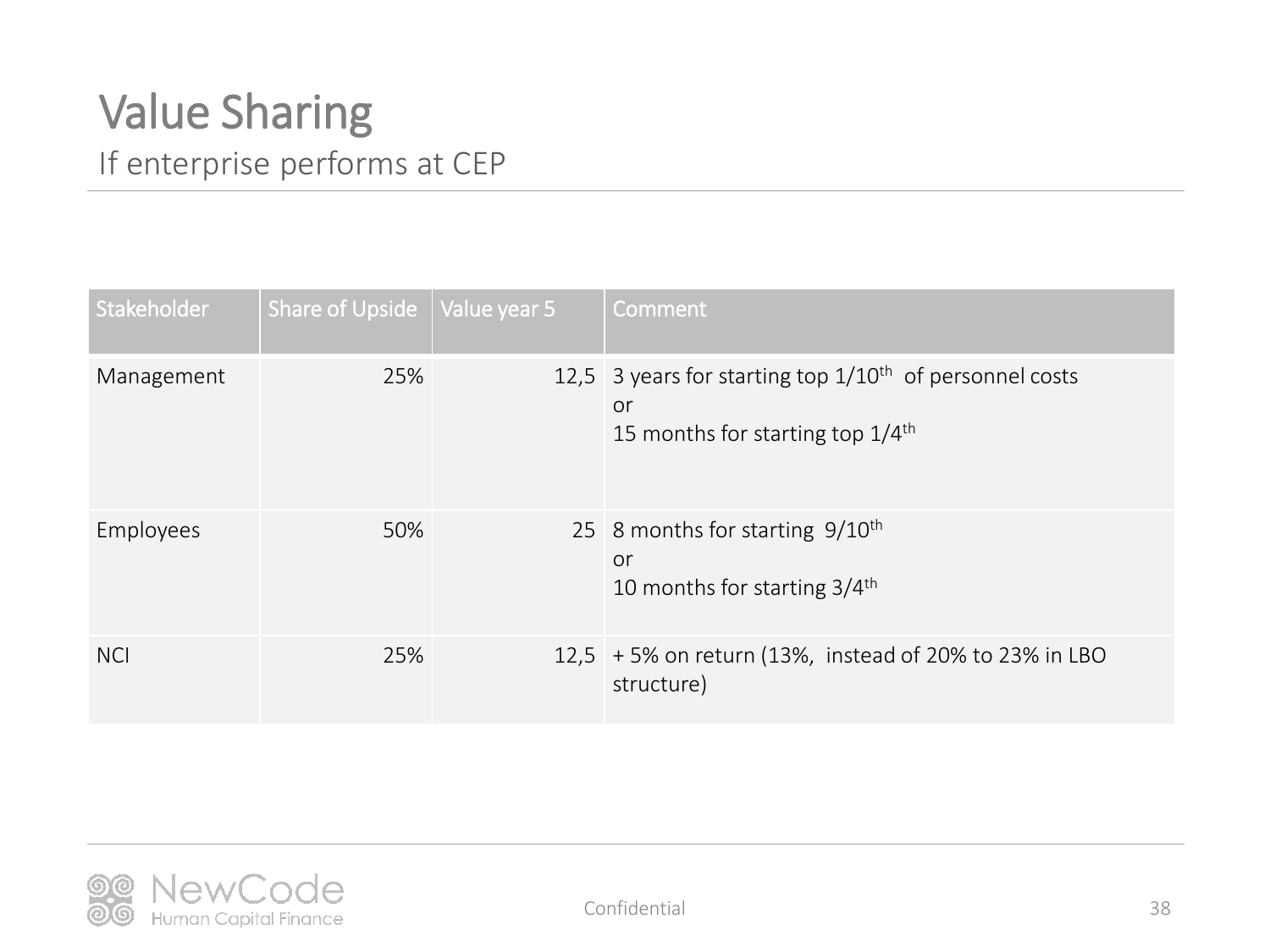### BP execution above CEP

And resulting exit capital structure

| <b>BP</b>                  | Year 1 | Year 5 |
|----------------------------|--------|--------|
| Sales                      | 100    | 200    |
| <b>Fxternal</b><br>charges | 40     | 80     |
| Personnel costs            | 40     | 80     |
| <b>EBITDA</b>              | 20     | 40     |
| CS service                 | 6      | 6      |
| Capex + CWC                | 10     | 15     |
| Cumulated<br>reserves      | Ω      | 30     |

| CS                    | Year 1   | Year 5 |
|-----------------------|----------|--------|
| <b>NCI@8%</b>         | 40       | 80     |
| SD@4%                 | 60       | 120    |
| Total                 | 100      | 200    |
| <b>XEBITDA</b>        | 5x       | 5x     |
| Net Capital<br>Inflow | $\Omega$ | 100    |

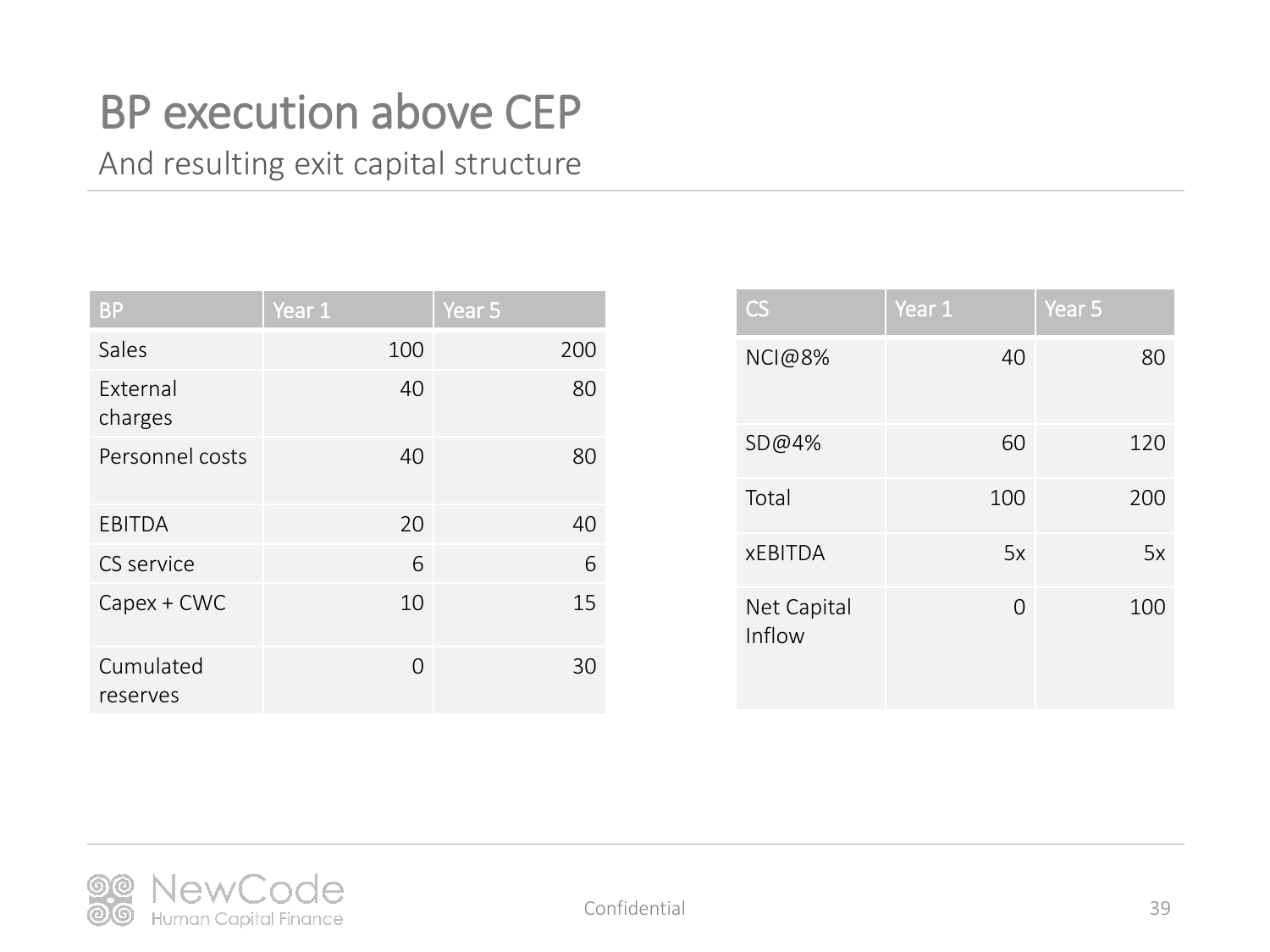### Value Sharing If enterprise performs above CEP

|                           | Share of Upside $\vert$ Value year 5 |    | Comment                                                                                         |
|---------------------------|--------------------------------------|----|-------------------------------------------------------------------------------------------------|
| Allocation to<br>reserves |                                      | 20 | Total reserves $50 = 62\%$ of new NCI                                                           |
| Management                | 25%                                  | 20 | 5 years for year 1 top $1/10$ <sup>th</sup><br>or<br>2 years for year 1 top $1/4$ <sup>th</sup> |
| Employees                 | 50%                                  | 40 | 13 months for year $1\,9/10^{th}$<br>or<br>16 months for year $1.3/4$ <sup>th</sup>             |
| <b>NCI</b>                | 25%                                  | 20 | + 7 % on return (15,4 %, instead of 26% to 32% % in LBO<br>structure)                           |

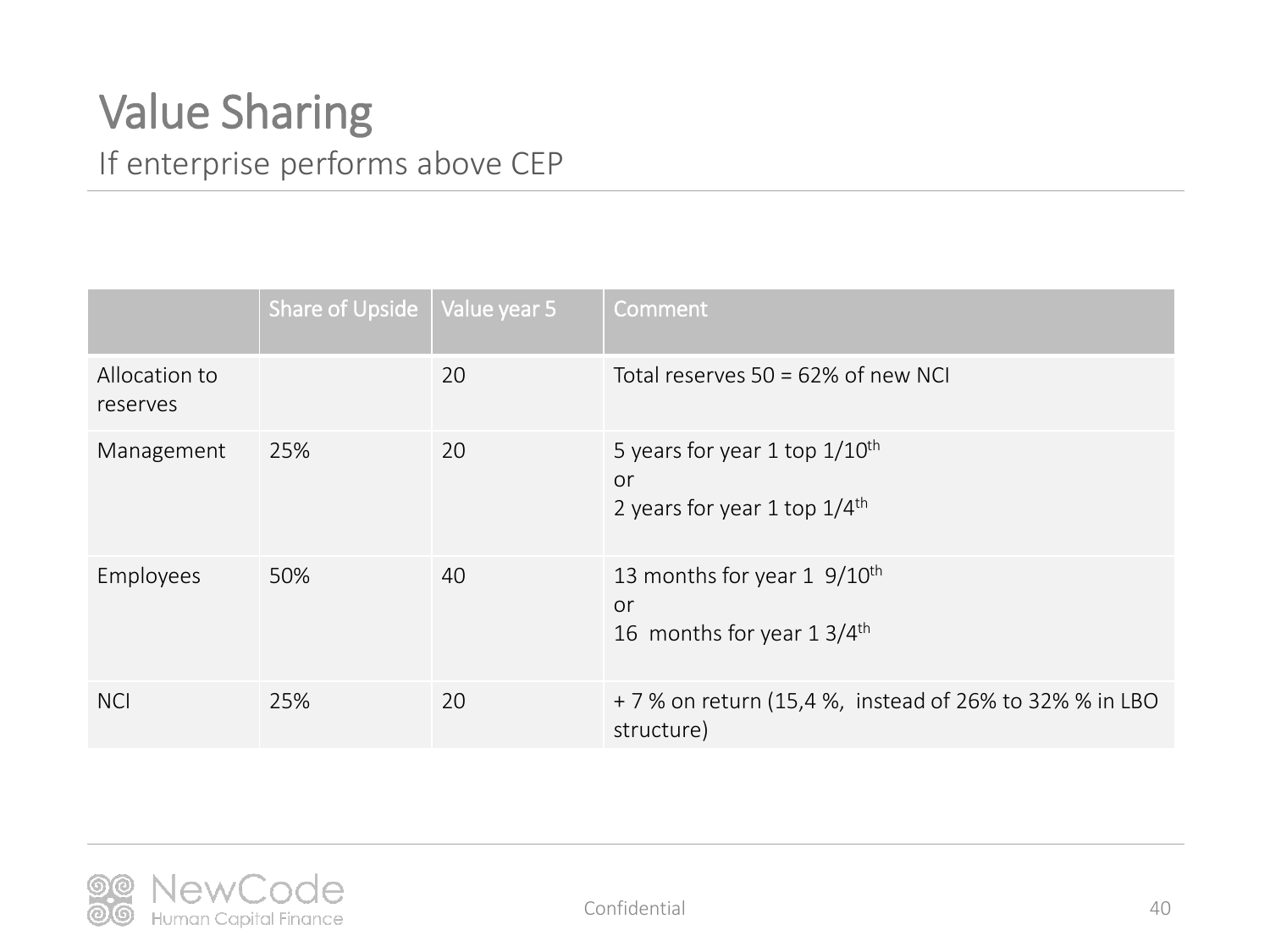# BP execution significantly below CEP

And turnaround plan in year 5

| <b>BP</b>             | Year 1         | Year 5 | <b>Turnaround</b><br>plan | Pro-forma<br>post<br>turnaround | CS                    | Year 1         | Year 5 |
|-----------------------|----------------|--------|---------------------------|---------------------------------|-----------------------|----------------|--------|
|                       |                |        |                           |                                 | <b>NCI@8%</b>         | 40             | 48     |
| Sales                 | 100            | 120    |                           | 120                             |                       |                |        |
| External              | 40             | 55     | $-7$                      | 48                              |                       |                |        |
| charges               |                |        |                           |                                 | SD@4%                 | 60             | 72     |
| Personnel             | 40             | 55     | $-7$                      | 48                              | Total                 | 100            | 120    |
| costs                 |                |        |                           |                                 |                       |                |        |
| EBITDA                | 20             | 10     |                           | 24                              | <b>xEBITDA</b>        | 5x             | 5x     |
| CS service            | 6              | 6      |                           | $\overline{7}$                  |                       |                |        |
| $Capex + CWC$         | 10             | 5      |                           | 10                              | <b>Net</b><br>Capital | $\overline{O}$ | 20     |
| Cumulated<br>reserves | $\overline{0}$ | 5      | $-5$                      | $\overline{O}$                  | Inflow                |                |        |